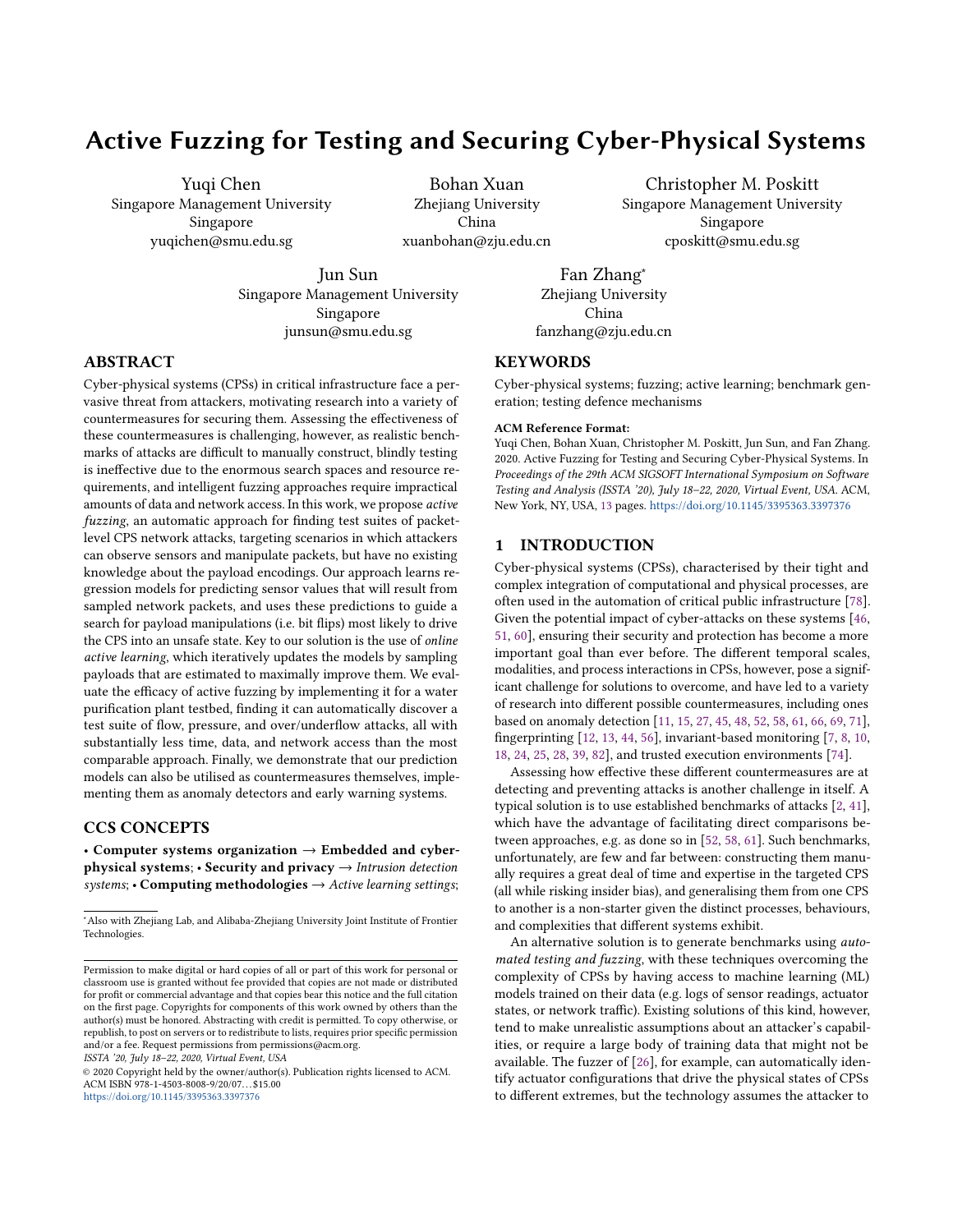have total control of the network and actuators, and is underpinned by a prediction model trained on complete sets of data logs from several days of operation. Blindly fuzzing without such a model, however, is ineffective at finding attacks: first, because the search spaces of typical CPSs are enormous; and second, because of the wasted time and resources required to be able to observe the effects on a system's physical processes.

In this paper, we present active fuzzing, an automatic approach for finding test suites of packet-level CPS network attacks, targeting scenarios in which training data is limited, and in which attackers can observe sensors and manipulate network packets but have no existing knowledge about the encodings of their payloads. Our approach constructs regression models for predicting future sensor readings from network packets, and uses these models to guide a search for payload manipulations that systematically drive the system into unsafe states. To overcome the search space and resource costs, our solution utilises (online) active learning [\[63\]](#page-12-17), a form of supervised ML that iteratively re-trains a model on examples that are estimated to maximally improve it. We apply it to CPSs by flipping bits of existing payloads in a way that is guided by one of two frameworks: Expected Model Change Maximization [\[17\]](#page-11-16), and a novel adaptation of it based on maximising behaviour change. We query the effects of sampled payloads by spoofing them in the network, updating the model based on the observed effect.

We evaluate our approach by implementing it for the Secure Water Treatment (SWaT) testbed [\[4\]](#page-11-17), a scaled-down version of a real-world water purification plant, able to produce up to five gallons of drinking water per minute. SWaT is a complex multi-stage system involving chemical processes such as ultrafiltration, dechlorination, and reverse osmosis. Communication in the testbed is organised into a layered network hierarchy, in which we target the ring networks at the 'lowest' level that exchange data using EtherNet/IP over UDP. Our implementation manipulates the binary string payloads of 16 different types of packets, which when considered together have up to  $2^{2752}$  different combinations.

Despite the enormous search space, we find that active fuzzing is effective at discovering packet-level flow, pressure, and over/underflow attacks, achieving comparable coverage to an established benchmark [\[41\]](#page-11-14) and an LSTM-based fuzzer [\[26\]](#page-11-15) but with substantially less training time, data, and network access. Furthermore, by manipulating the bits of payloads directly, active fuzzing bypasses the logic checks enforced by the system's controllers. These attacks are more sophisticated than those of the LSTM-based fuzzer [\[26\]](#page-11-15), which can only generate high-level actuator commands and is unable to manipulate such packets. Finally, we investigate the utility of the learnt models in a different role: defending a CPS directly. We use them to implement anomaly detection and early warning systems for SWaT, finding that when models are suitably expressive, they are effective at detecting both random and known attacks.

Summary of Contributions. We present active fuzzing, a blackbox approach for automatically discovering packet-level network attacks on real-world CPSs. By iteratively constructing a model with active learning, we demonstrate how to overcome enormous search spaces and resource costs by sampling new examples that maximally improve the model, and propose a new algorithm that guides this process by seeking maximally different behaviour. We evaluate the

ISSTA '20, July 18–22, 2020, Virtual Event, USA Yuqi Chen, Bohan Xuan, Christopher M. Poskitt, Jun Sun, and Fan Zhang

<span id="page-1-1"></span>

Figure 1: The Secure Water Treatment (SWaT) testbed

efficacy of the approach by implementing it for a complex real-world critical infrastructure testbed, and show that it achieves comparable coverage to an established benchmark and LSTM-based fuzzer but with significantly less data, time, and network access. Finally, we show that the learnt models are also effective as anomaly detectors and early warning systems.

Organisation. In Section [2,](#page-1-0) we introduce the SWaT testbed, with a particular focus on its network and the structure of its packets. In Section [3,](#page-2-0) we present the components of our active fuzzing approach, and explain how to implement it both in general and for SWaT. In Section [4,](#page-5-0) we evaluate the efficacy of our approach at finding packet-level attacks, and investigate secondary applications of our models as anomaly detectors and early warning systems. In Section [5,](#page-9-0) we discuss some related work, then conclude in Section [6.](#page-10-0)

#### <span id="page-1-0"></span>2 BACKGROUND

In the following, we present an overview of SWaT, a water treatment testbed that forms the critical infrastructure case study we evaluate active fuzzing on. We describe in more detail its network hierarchy and the structure of its packets, before stating the assumptions we make about the capabilities of attackers.

SWaT Testbed. The CPS forming the case study of this paper is Secure Water Treatment (SWaT) [\[4\]](#page-11-17), a scaled-down version of a realworld water purification plant, able to produce up to five gallons of safe drinking water per minute. SWaT (Figure [1\)](#page-1-1) is intended to be a testbed for advancing cyber-security research on critical infrastructure, with the potential for successful technologies to be transferred to the actual plants it is based on. The testbed has been the subject of multiple hackathons [\[9\]](#page-11-18) involving researchers from both academia and industry, and over the years has established a benchmark of attacks to evaluate defence mechanisms against [\[41\]](#page-11-14).

SWaT treats water across multiple distinct but co-operating stages, involving a variety of complex chemical processes, such as de-chlorination, reverse osmosis, and ultrafiltration. Each stage in the CPS is controlled by a dedicated Allen-Bradley ControlLogix programmable logic controller (PLC), which communicates with the sensors and actuators relevant to that stage over a ring network, and with other PLCs over a star network. Each PLC cycles through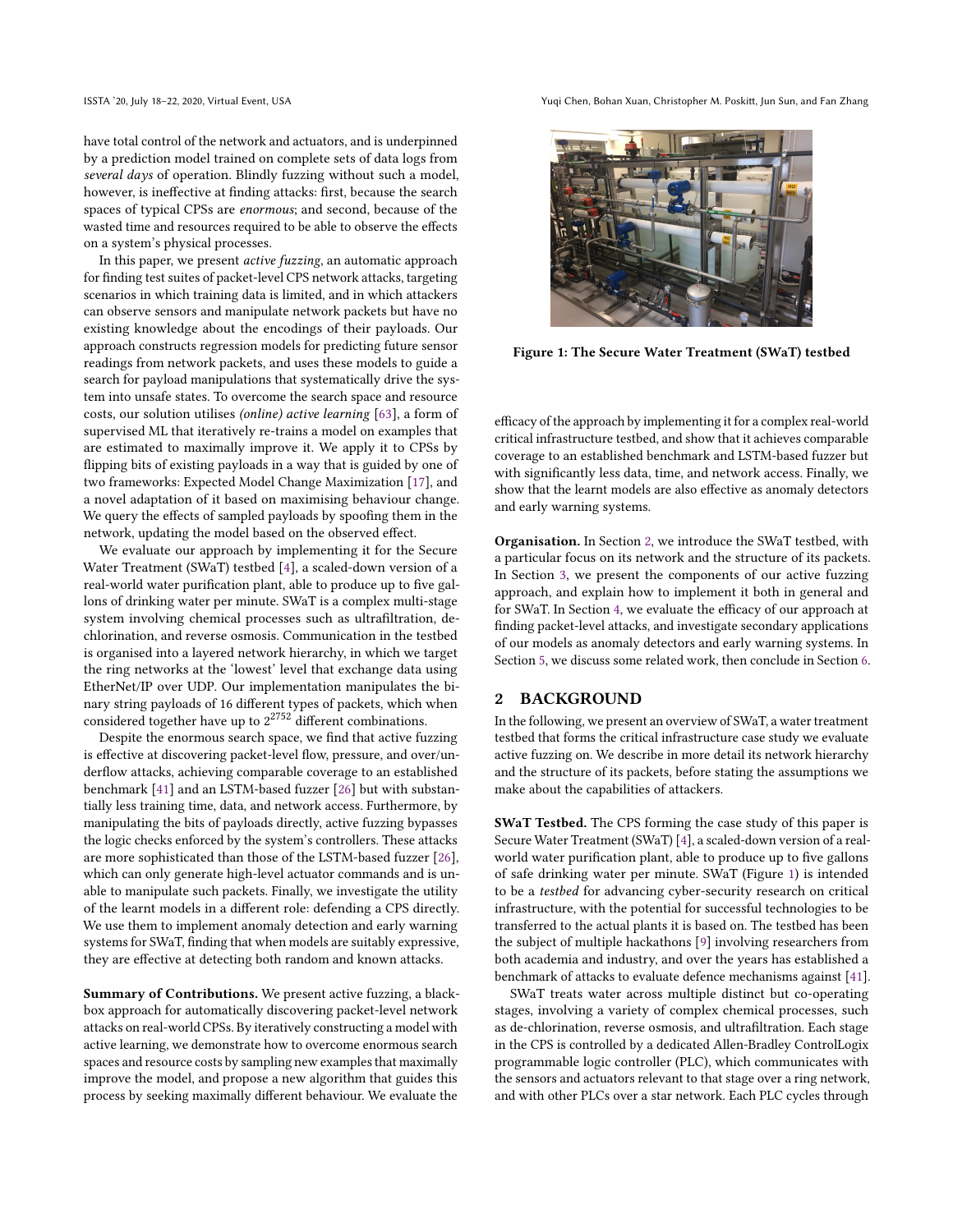Active Fuzzing for Testing and Securing Cyber-Physical Systems ISSTA '20, July 18-22, 2020, Virtual Event, USA

```
###[ Ethernet ]###
              = e4:90:69:a3:0c:66src = 00:1d:9c:cs:03:e7<br>type = IPv4
              = TPv4
###[ IP ]###
     version = 4<br>ihl = 5ihl = 5 = 6= 0xbc
     len = 68<br>id = 18018067
      flags =frag = 0<br>ttl = 64ttlproto = udp<br>chksum = 0xb
      chksum = 0xb1f3<br>
src = 192.168src = 192.168.0.10
     dst = 192.168.0.12\options \
###[ UDP ]###
         \begin{array}{rcl} \text{sport} & = & 2222 \\ \text{dport} & = & 2222 \end{array}dport = 2222<br>len = 48= 48chksum = 0xfca2
###[ ENIP_CPF ]###
             count = 2\items \
               |###[ CPF_AddressDataItem ]###
               | type_id = Sequenced Address Item
| length = 8
               |###[ CPF_SequencedAddressItem ]###
                     | connection_id= 469820023
                      | sequence_number= 18743
               |###[ CPF_AddressDataItem ]###
               | type_id = Connected Transport Packet
| length = 22
               |###[ Raw ]###
                                  | load = '~2\x01\x00\x00\x00\x00\x00
                                      \r\x00\x00\x00\x00\x00\x00
                                      \x00\x00\x00\x00\x00
                                      \x00'
```
Figure 2: A SWaT packet after dissection by Scapy

its program, computing the appropriate commands to send to actuators based on the latest sensor readings received as input. The system consists of 42 sensors and actuators in total, with sensors monitoring physical properties such as tank levels, flow, pressure, and pH values, and actuators including motorised valves (for opening an inflow pipe) and pumps (for emptying a tank). A historian regularly records the sensor readings and actuator commands during SWaT's operation. SCADA software and tools developed by Rockwell Automation are available to support some analyses.

The sensors in SWaT are associated with manufacturer-defined ranges of safe values, which in normal operation, they are expected to remain within. If a sensor reports a (true) reading outside of this range, we say the physical state of the CPS has become unsafe. If a level indicator transmitter, for example, reports that the tank in stage one has become more than a certain percentage full (or empty), then the physical state has become unsafe due to the risk of an overflow (or underflow). Unsafe pressure states indicate the risk of a pipe bursting, and unsafe levels of water flow indicate the risk of possible cascading effects in other parts of the system.

SWaT implements a number of standard safety and security measures for water treatment plants, such as alarms (reported to the operator) for when these thresholds are crossed, and logic checks for commands that are exchanged between the PLCs. In addition, several attack defence mechanisms developed by researchers have been installed (see Section [5\)](#page-9-0).

The network of the SWaT testbed is organised into a layered hierarchy compliant with the ISA99 standard [\[53\]](#page-12-18), providing different

levels of segmentation and traffic control. The 'upper' layers of the hierarchy, Levels 3 and 2, respectively handle operation management (e.g. the historian) and supervisory control (e.g. touch panel, engineering workstation). Level 1 is a star network connecting the PLCs, and implements the Common Industrial Protocol (CIP) over EtherNet/IP. Finally, the 'lowest' layer of the hierarchy is Level 0, which consists of ring networks (EtherNet/IP over UDP) that connect individual PLCs to their relevant sensors and actuators.

Tools such as Wireshark [\[6\]](#page-11-19) and Scapy [\[3\]](#page-11-20) can be used to dissect the header information of a Level 0 SWaT packet, as illustrated in Figure [2.](#page-2-1) Here, the source IP address (192.168.0.10) and target IP address (192.168.0.12) correspond respectively to PLC1 and its remote IO device. Actuator commands (e.g. "open valve MV101") are encoded in the binary string payloads of these packets. In Figure [2,](#page-2-1) the payload is 22 bytes long, but Level 0 packets can also have a payload length of 10 or 32 bytes. Randomly manipulating the payloads has limited use given the size of the search space  $(2^{2752})$ possibilities when considering the 16 types of packets we sample; see Section [3.1\)](#page-3-0). Our solution uses active learning to overcome this enormous search space, establishing how different bits impact the physical state without requiring any knowledge of the encoding.

Attacker Model. In this work, we assume that attackers have knowledge of the network protocol (e.g. EtherNet/IP over UDP at Level 0 of SWaT), and thus are able to intercept (unencrypted) packets, dissect their header information, and manipulate their payloads. We assume that the packet payloads are binary strings, but do not assume any existing knowledge about their meaning or encoding schemes. We assume that attackers can always access the 'true' sensor readings while the system is operating, in order to be able to observe the effects of a packet manipulation, or to judge whether or not an attack was successful. These live sensor readings can be observed over several minutes at a time in order to perform some pre-training and active learning, but in contrast to other approaches (e.g. [\[26\]](#page-11-15)), we do not require access to extensive sets of data for offline learning, and we do not require the ability to arbitrarily issue high-level actuator commands across the system we do so only by manipulating payloads.

#### <span id="page-2-0"></span>3 ACTIVE FUZZING

Our approach for automatically finding packet-level network attacks in CPSs consists of the following steps. First, data is collected: packets are sniffed from the network, their payloads are extracted, and (true) sensor readings are queried. Second, we pre-train initial regression models, that take concatenations of packet payloads and predict the future effects on given sensors. Third, we apply an online active learning framework, iteratively improving the current model by sampling payloads estimated to maximally improve it. Finally, we search for candidate attacks by flipping important bits in packet payloads, and using our learnt models to identify which of them will drive the system to a targeted unsafe state.

Algorithm [1](#page-3-1) presents the high-level algorithm of these steps for active fuzzing. Note that the notation in Line [8](#page-3-2) indicates concatenation of sequences. In particular,  $t_s$  copies of the vector  $p$ are appended to sequence  $P$  to add additional weight to the new example when the model is re-trained.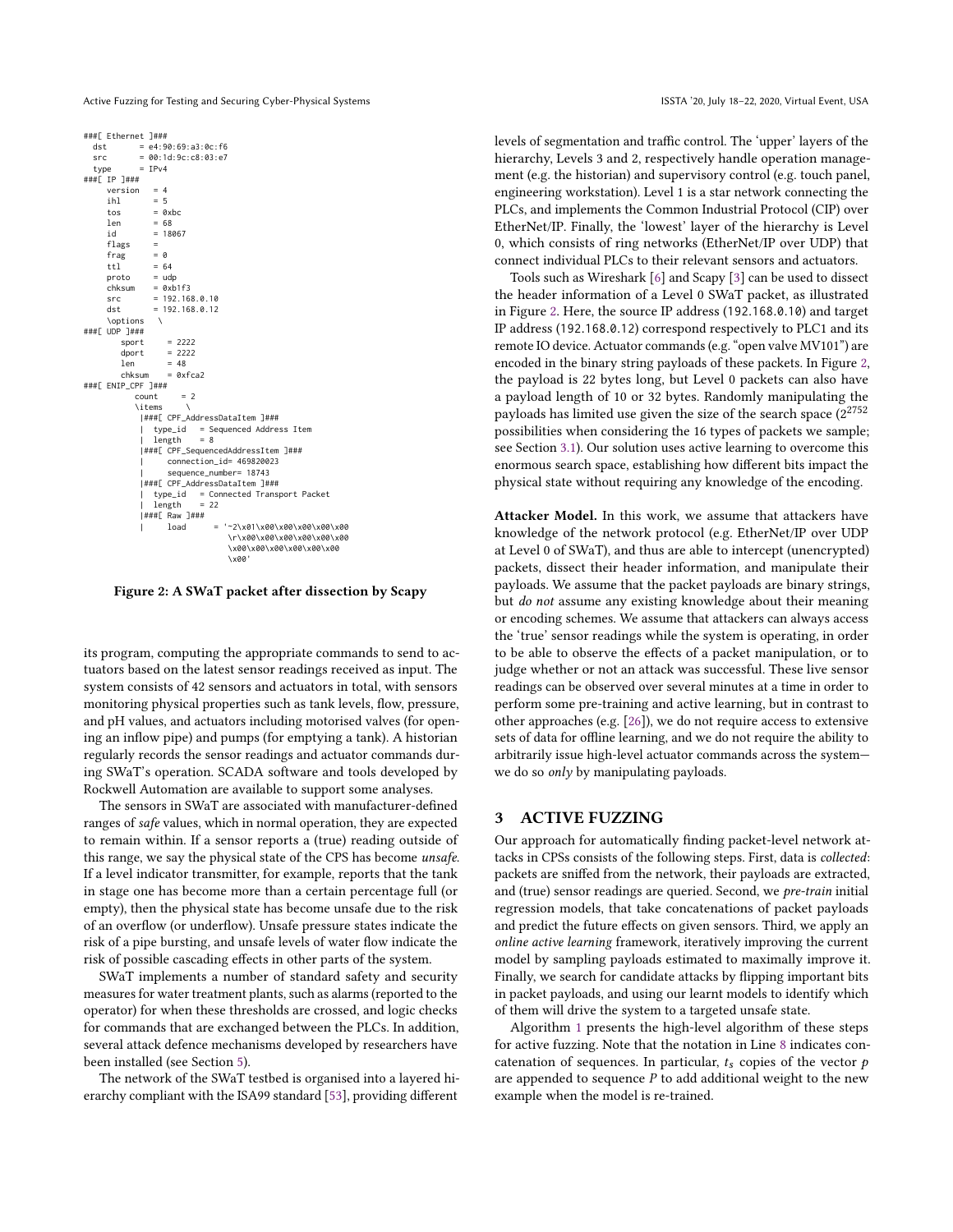ISSTA '20, July 18–22, 2020, Virtual Event, USA Yuqi Chen, Bohan Xuan, Christopher M. Poskitt, Jun Sun, and Fan Zhang

<span id="page-3-1"></span>

|                | <b>Algorithm 1:</b> High-Level Overview of Active Fuzzing                       |
|----------------|---------------------------------------------------------------------------------|
|                | <b>Input:</b> Sensor <i>s</i> , prediction time $t_s$ , pre-training time $t_p$ |
|                | <b>Output:</b> Prediction model $M_s$                                           |
|                | 1 Sniff packets and observe values of $s$ for $t_p$ minutes;                    |
| $\overline{2}$ | Construct a sequence $P$ of feature (bit-)vectors from packet                   |
|                | payloads;                                                                       |
|                | 3 Construct a sequence V such that each $V[i]$ contains the value of s          |
|                | observed $t_s$ seconds after $P[i]$ was sniffed;                                |
|                | 4 (Pre-)train a regression model $M_s$ predicting V from P;                     |
|                | 5 repeat                                                                        |
| 6              | Sample a new feature vector $p$ using an active learning                        |
|                | framework (Section 3.2);                                                        |
| 7              | Wait for $t_s$ seconds then observe the value $v_s$ of s;                       |
| 8              | $P := P \cap \langle p \rangle^{t_s}$ ; [concatenation of $t_s$ copies]         |
| 9              | $\mid V := V \cap \langle v_s \rangle^{t_s};$                                   |
|                | 10 until timeout;                                                               |
|                | 11 Re-train $M_s$ to predict V from P;                                          |
|                | 12 <b>return</b> model $M_s$ ;                                                  |

<span id="page-3-2"></span>In the following, we describe the steps of the algorithm in more detail, and present the details of one particular implementation for the SWaT water purification testbed.

## <span id="page-3-0"></span>3.1 Packet Sniffing and Pre-Training

Collecting Raw Data. Both the pre-training and active learning phases of our approach require access to two types of data from the CPS under test. First, they must be able to sniff the network packets and extract their binary string payloads. Second, they must be able to access the true readings of any sensors under consideration, as the idea is to be able to observe the effects on sensor readings of different payload manipulations.

For SWaT, our approach extracts packets from Level 0 of the network hierarchy, i.e. the packets exchanged between PLCs and remote IO devices. By targeting this lowest level of the network, we ensure that our manipulations are altering the actuator states directly. For our prototype, we physically connect some Raspberry Pis to the PLCs of SWaT and sniff the packets using a network connection bridge; in reality, an attacker might sniff packets by other means, e.g. exploiting the wireless connection when enabled. As Level 0 implements the EtherNet/IP protocol, we can use the tcpdump packet analyser to capture packets, and Scapy to further extract their contents.

For our prototype, we obtain the current sensor readings by querying SWaT's historian. We assume that the historian's data is true, i.e. that the system is not simultaneously under attack by another entity, and that it is operationally healthy. In reality, an attacker might access this information through an exploit in the historian, e.g. an EternalBlue exploit [\[1\]](#page-11-21), or a backdoor connection (both of which were discovered in SWaT hackathons [\[9\]](#page-11-18)).

Pre-Training Models. A goal of our approach is to minimise the amount of data required to train an accurate prediction model for sensor readings. We thus proceed in two phases: a pre-training phase, and an active learning phase. The pre-training phase uses network data to construct an initial prediction model, the idea being that it provides a reasonable enough starting point such that

<span id="page-3-3"></span>

Figure 3: Input/output of a learnt model for sensor s

and then observe the effects. It is thus important to minimise the active learning will later converge. A key distinction between the two stages is how the attacker behaves: while pre-training, they sit silently to observe normal packets of the system; but while actively learning, they intervene by injecting (possibly) abnormal packets amount of the time spent in the latter phase to avoid detection.

We require a series of regression models, one per sensor, that take as input the payloads of captured packets, and return as output a prediction of how the considered (true) sensor reading will evolve after a time period. To achieve this goal requires a number of systemspecific decisions to be made, for example, the types of packets to train the model on, and a fixed time period that is appropriate to the processes involved (some will change the physical state more quickly than others). There are several types of regression models that are fit for the task. In this work, we focus on two: linear models and gradient-boosting decision trees (GBDT) [\[35\]](#page-11-22). A linear model is the simplest possible choice and thus serves as our baseline, whereas the GBDT is a well-known and popular example of a nonlinear model. Both models can be integrated with existing active learning frameworks for regression, which was a key reason for their selection. Several more expressive models, such as neural networks, do not have any good online active learning strategies (to the best of our knowledge).

In SWaT, packets are collected from Level 0 (see Section [2\)](#page-1-0) in the first four stages of the system. By observing the network traffic, we identified four different types of packets in each stage based on payload lengths and headers: packets that have payloads of length (1) 10 bytes; (2) 32 bytes; (3) 22 bytes, with a source IP address of <sup>192</sup>.168.0.S0; and (4) 22 bytes, with a source IP address of <sup>192</sup>.168.0.S2. Here, S is replaced with the given stage of the system (1, 2, 3, or 4). Across these four stages, there are thus 16 different types of packets in total. In constructing a feature vector for training, we make no assumptions about the meaning of these different packets, so select the first of each type of packet that is collected at a particular time point and concatenate their payloads together in a fixed order. This leads to feature vectors containing a series of 2752 bits.

Along with constructing a sufficient number of feature vectors (experimentally determined in Section [4\)](#page-5-0), we also query the historian for sensor values after fixed time periods have passed. For flow and pressure sensors this time period is 5 seconds; for tank level sensors, it is 30 seconds, owing to the fact that they change state rather more slowly. With this data collected, we train linear and GBDT models for each individual sensor in turn, such that a sensor reading can be predicted for a given bit vector of payloads from the 16 types. An overview of the input/output of these models in given in Figure [3.](#page-3-3) Note that for flow and pressure sensors, the corresponding models predict their future values, whereas for tank level sensors, the corresponding models predict by how much they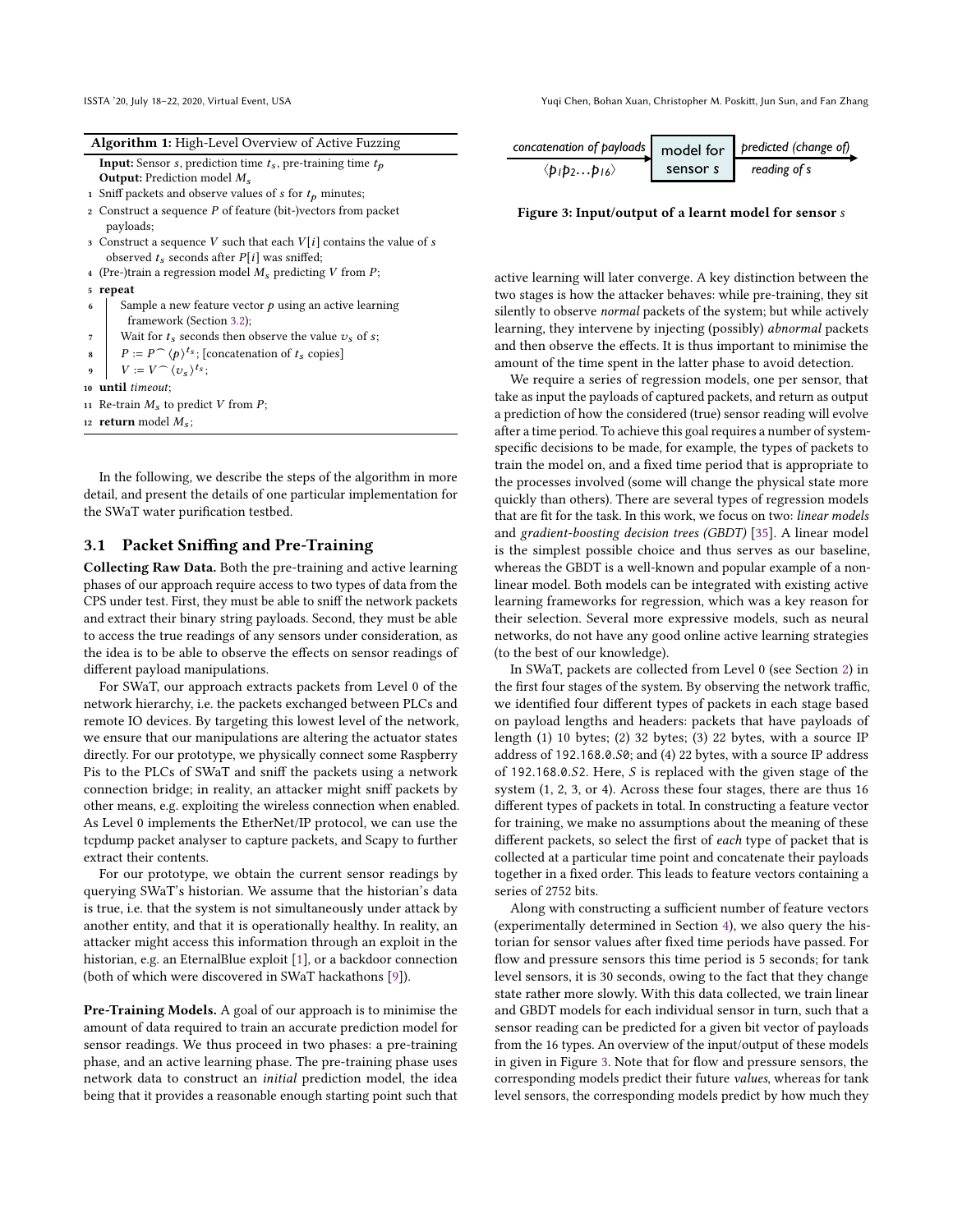will change. This discrepancy is due to the fact that the effects of flow/pressure attacks stabilise at a final value very quickly.

#### <span id="page-4-0"></span>3.2 Active Learning and Attack Discovery

Active Learning. After completing the pre-training phase, we should now have a model that is capable of making some reasonable predictions with respect to normal packets in the CPS network. However, the attacks we need for testing the CPS are not necessarily composed of normal packets. We need to train the model further on a broader set of examples, but cannot do it blindly owing to the expense of running the system and the enormity of the search space  $(2^{2752}$  potential combinations of feature vectors in SWaT).

Our solution is to train the model further using (online) active learning [\[63\]](#page-12-17), a supervised ML approach that iteratively improves the current model. Theoretical studies have shown that active learning may exponentially reduce the amount of training data needed, e.g. [\[33,](#page-11-23) [37,](#page-11-24) [38\]](#page-11-25). The idea is to reduce the amount of additional data by sampling examples that are estimated to maximally change the current model in some way. In our case, we use one of two active learning frameworks to guide the construction of new feature vectors by flipping the bits of existing ones (this is more conservative than constructing payloads from scratch, but minimises the possibility of packet rejection). Once new feature vectors have been sampled, we can decompose them into their constituent packets, spoof them in the network, observe their effects on true sensor readings, then re-train the model accordingly.

While active learning for classification problems is well-studied, there are limited active learning frameworks for regression, and some of the ones that exist make assumptions unsuitable for our application (e.g. a Gaussian distribution [\[21\]](#page-11-26)). However, the Expected Model Change Maximization (EMCM) approach of Cai et al. [\[17\]](#page-11-16) avoids this assumption and is suitable for CPSs. Their framework is based on the idea of sampling new examples that are estimated to maximally change the model itself, i.e. the gradient in linear models, or a linear approximation of GBDTs based on 'super features' extracted from the trees (see [\[17\]](#page-11-16) for details).

Inspired by EMCM, and motivated by the fact we can query live behaviour of the system, we also propose a variant of the framework called Expected Behaviour Change Maximisation (EBCM). Instead of sampling examples estimated to maximally change the model, EBCM attempts to identify examples that cause maximally different behaviour from what the system is currently exhibiting. For example, if a considered sensor reading is increasing, then EBCM may identify examples that cause it to decrease as much as possible instead. The intuition of the approach is that exploring different behaviour in a particular context is more informative. It also seeks to check that unfamiliar packets predicted to cause that behaviour really do cause that behaviour, updating the model otherwise.

Algorithm [2](#page-4-1) summarises the steps of EBCM, in which a new feature vector is constructed by sampling additional packets, randomly flipping the bits of several copies, and choosing a vector that would have led to a maximally different reading than the original. Note that to ensure some variation, the feature vector is chosen from a set of several using Roulette Wheel Selection [\[43\]](#page-11-27), which assigns to each candidate a probability of being selected based on its 'fitness', here defined as the absolute difference between what the sensor

|  |  |  |  |  | Algorithm 2: Expected Behaviour Change Maximisation |
|--|--|--|--|--|-----------------------------------------------------|
|--|--|--|--|--|-----------------------------------------------------|

<span id="page-4-1"></span>

| <b>Input:</b> Prediction model $M_s$ , prediction time $t_s$ , maximum number |  |
|-------------------------------------------------------------------------------|--|
| of bits to flip $n_m$                                                         |  |
| Output: Footure (bit )worter he                                               |  |

- **Output:** Feature (bit-)vector  $p_f$
- 1 Sniff current packets and construct a feature vector  $p_o$  based on their payloads;
- 2 Wait for  $t_s$  seconds then observe the value  $v_s$  of s;
- 3 Let  $P := \langle \rangle$ ; [empty sequence]
- 4 Let  $D := \langle \rangle$ ;
- <sup>5</sup> repeat
- 6 Construct a new vector p from  $p<sub>o</sub>$  by randomly selecting and flipping  $n \leq n_m$  bits;
- $v_p := M_s(p);$
- $P := P \cap \langle p \rangle;$
- $D := D \cap \langle |v_s v_p| \rangle;$
- <sup>10</sup> until timeout;
- 11 Select a feature vector  $p_f$  from P using Roulette Wheel Selection<br>with corresponding fitness values in  $\Gamma$ . with corresponding fitness values in  $D$ ;
- 12 **return** feature (bit-)vector  $p_f$ ;

reading actually became (with respect to the original packets) and what the current model predicted for the candidate. If  $f_i$  is the fitness of one of n candidates, then its probability of being selected fitness of one of  $n$  candidates, then its probability of being selected is  $f_i / \sum_{j=1}^n f_j$ . A random number is generated between 0 and the sum of the condidates' fitness secure. We then iterate through the  $\frac{f_i}{f_j}$  is  $j_i$ . A failum number is generated between 0 and the sum of the candidates' fitness scores. We then iterate through the candidates until the accumulated fitness is larger than that number, returning that final candidate as our chosen bit-vector.

For SWaT, we implemented both EMCM and EBCM, using the same construction of feature vectors (i.e. a concatenation of the payloads of 16 types of packets). Upon computing new feature vectors using these active learning frameworks, we then break the vectors down into their constituent packets, and spoof them in Level 0 of the network using Scapy. After spoofing, we wait either 5 or 30 seconds (when targeting flow/pressure or tank level sensors respectively) before querying the latest sensor value, then re-train the model based on the new packets and readings observed. This process is repeated until a suitable timeout condition (Section [4.2\)](#page-5-1).

Attack Discovery and Fuzzing. In the final step of our approach, we use the learnt models (Figure [3\)](#page-3-3) to discover attacks, i.e. packet manipulations that will drive targeted (true) sensor readings out of their safe operational ranges. In particular, after choosing a sensor to target, the corresponding model is used to evaluate a number of candidate packet manipulations and reveal the one that is (predicted) to realise the attack most effectively. The final part of our approach consists of generating those candidate packet manipulations for the model to evaluate.

Algorithm [3](#page-5-2) presents the steps of our packet manipulation procedure for attack discovery. The idea of the algorithm is to identify the bits that are most important (i.e. have the most influence in the prediction), generate candidates by flipping fixed numbers of those bits, before broadening the search to other, less important bits too. As different candidates are generated, they are evaluated against a simple objective function that is maximised as the predicted sensor state becomes closer to an edge of its safe operational range. Suppose that  $v_s$  denotes a value of sensor s, and that  $L_s$  and  $H_s$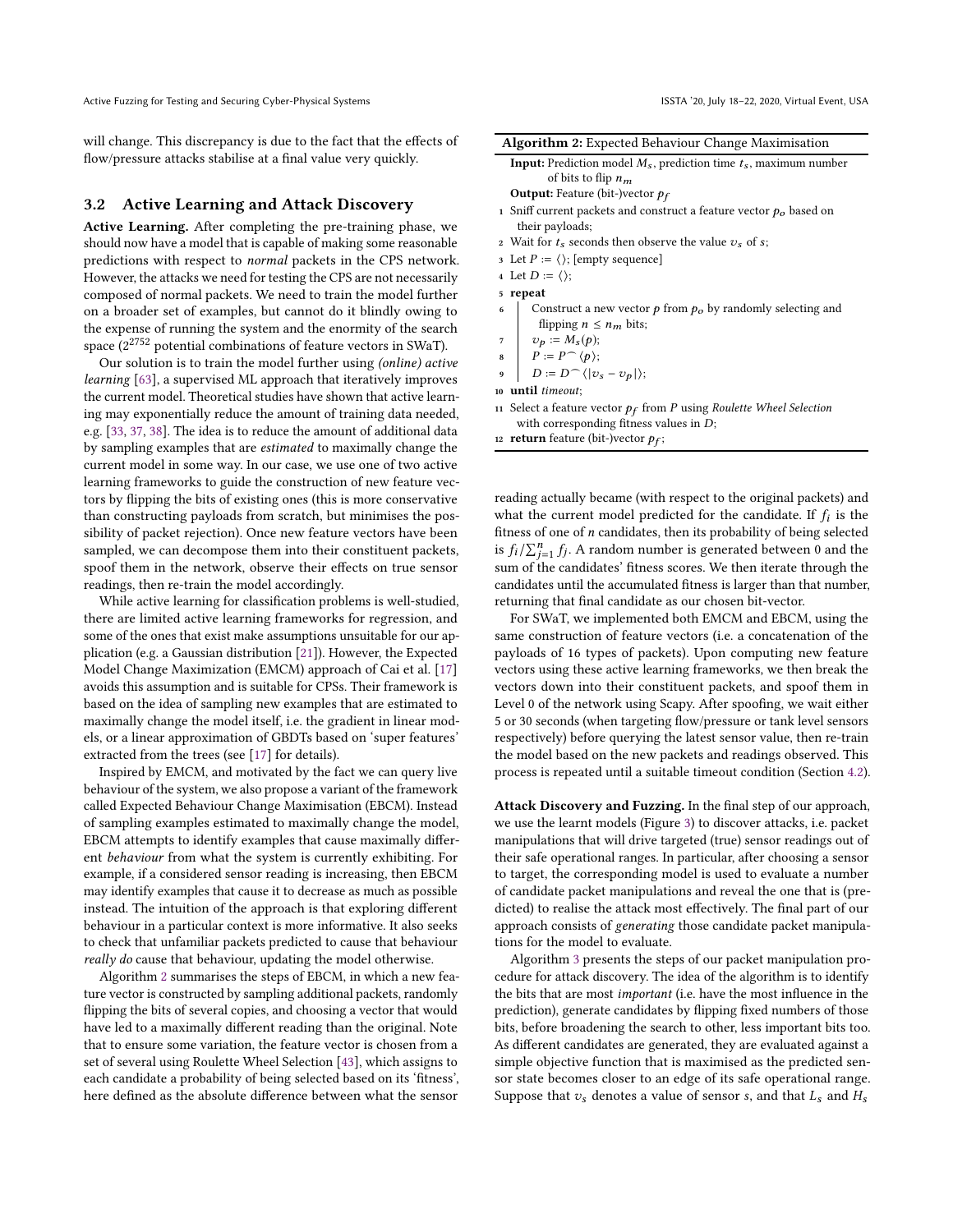ISSTA '20, July 18–22, 2020, Virtual Event, USA Yuqi Chen, Bohan Xuan, Christopher M. Poskitt, Jun Sun, and Fan Zhang

Algorithm 3: Attack Discovery

<span id="page-5-2"></span>**Input:** Prediction model  $M_s$ , number of bits to flip *n*, objective function *f* function f

**Output:** A bit-vector  $p_{max}$ <br>Spiff current pockets and co

- 1 Sniff current packets and construct a feature vector  $p<sub>o</sub>$  based on their payloads;
- 2 Construct a sequence  $\Phi$  of (0-based) indices of  $p_o$ , from the position with the highest feature importance (Section [3.2\)](#page-4-0) to the lowest;

 $3 \; k := n - 1;$ 4 Done :=  $\emptyset$ ; 5  $f_{max} := 0;$ <sup>6</sup> repeat  $\begin{array}{c} \pi \\ s \end{array}$   $\Phi_k := \{i \mid i \in \Phi[0..k]\};$ <br>  $\text{Combs} := \{B \mid B \in 2^{\Phi_k}\}$ 8 Combs :=  ${B \mid B \in 2^{\Phi_k} \land |B| = n \land B \notin Done}$ ; 9 for  $c \in Combs$  do<br>10 construct p from 10 Construct p from  $p_o$  by flipping  $p_o[i]$  for every  $i \in c$ ;<br>
11 if  $f(M_s(p)) > f_{max}$  then 11 if  $f(M_s(p)) > f_{max}$  then<br>
12 if  $f_{max} := f(M_s(p))$ : 12  $\left| \int_{\text{max}} f_{\text{max}} := f(M_s(p)); \right|$ <br>  $\frac{1}{2} \int_{\text{max}} f_{\text{max}} = p$ 13  $\bigcup_{14}$   $p_{max} := p$ <br>Done := Done 14  $\bigcup_{15} \text{Done} := \text{Done} \cup c;$ <br>15  $k := k + 1$ :  $k := k + 1;$ 16 until  $k == |\Phi|$  or timeout; 17 return bit-vector  $p_{max}$ ;

respectively denote its lower and upper safety thresholds. Let:

 $d_s = \begin{cases} \min(|v_s - L_s|, |v_s - H_s|) & L_s \le v_s \le H_s \\ 0 & \text{otherwise} \end{cases}$ 

A suitable objective function that is maximised by values approaching either of the thresholds would then be:

$$
f(v_s) = \frac{1}{d_s/(H_s - L_s)}
$$

 $\frac{dS}{ds}/(H_s - L_s)$ <br>We calculate *feature importance* in one of two ways, depending on the model used. For a linear model, the absolute value of the model's weight for that feature is taken as its importance. For a GBDT model, since it is a boosting ensemble model with a bunch of decision trees, we average the feature importance scores of these trees to obtain the feature importance of the overall model.

For SWaT, we implemented attack discovery for multiple flow, pressure, and tank level sensors, and used instances of the objective function above for each of them. The feature vectors returned by Algorithm [3](#page-5-2) are broken into their constituent packets, then spoofed in the network using Scapy. If an attack successfully drives a targeted sensor out of its normal operational range (e.g. over/underflow), we record this, adding the particular packet manipulation used to a test suite of attacks, and document it accordingly (see Section [4](#page-5-0) for an experimental evaluation). Recall that in SWaT, the models for tank levels sensors do not predict future values directly, but rather the magnitude by which they will change by: as a consequence, Algorithm [3](#page-5-2) is adapted for these sensors by observing the current reading at the beginning, then using it to calculate the input for the objective function.

## <span id="page-5-0"></span>4 EVALUATION

We evaluate the effectiveness of active fuzzing for attack discovery and detection using the SWaT testbed (Section [2\)](#page-1-0).

## 4.1 Research Questions

Our evaluation design is centred around the following key research questions (RQs):

- RQ1 (Training Time): How much time is required to learn a high-accuracy model?
- RQ2 (Attack Discovery): Which model and active learning setup is most effective for attack discovery?
- RQ3 (Comparisons): How does active fuzzing compare against other CPS fuzzing approaches?
- RQ4 (Attack Detection): Can the learnt models be used for anomaly detection or early warnings?

RQ1 is motivated by our assumption that attackers do not have access to large offline datasets for training, and may need to evade anomaly detection systems. How long would an attacker need to spend observing live sensor readings (pre-training) and spoofing packets (active learning) before obtaining a high-accuracy model? RQ2 aims to explore the different combinations of our regression models with and without active learning, in order to establish which is most effective for discovering packet-level CPS attacks, and to quantify any added benefit of active learning in conquering the huge search space. RQ3 is intended to check our work against a baseline, i.e. its effectiveness in comparison to random search and another guided CPS network fuzzer. Finally, RQ4 aims to explore whether our learnt models can have a secondary application as part of an anomaly detection or early warning system for attacks.

## <span id="page-5-1"></span>4.2 Experiments and Discussion

We present the design of our experiments for each of the RQs in turn, as well as some tables of results and the conclusions we draw from them. The programs we developed to implement these experiments on the SWaT testbed are all available online [\[5\]](#page-11-28).

RQ1 (Training Time). Our first RQ aims to assess the amount of time an attacker would require to learn a high-accuracy model from live packets. To answer this question, we design experiments for the two phases of learning in turn.

First, we investigate how long the attacker must spend pretraining on normal live sensor readings (i.e. without any manipulation). Recall that our goal in this phase is not to obtain a highly accurate model, but rather to find a reasonable enough model as a starting point for active learning. To do this, we compute the r2 scores of linear and GBDT regression models for individual sensors after training for different lengths of time. An r2 score is the percentage of variation explained by the model, and reflects how well correlated the predictions of a sensor and their actual future values are. Prior to training, we collect 230 minutes of packet and sensor data, splitting 180 minutes of it into a training set and the remaining 50 minutes into a test set. For each sensor, we train linear and GBDT models using the full 180 minutes (our upper limit of the experiment), and compute their r2 scores using the test data. We repeat this process for 10 minutes of data, then 20 minutes, ... up to 150 minutes at various intervals until it is clear that model

is converging. We judge that a model has converged when the importance scores of its features (see Section [3.2\)](#page-4-0) have stabilised up to a small tolerance (0.5% for flow/pressure sensors; 5% for level sensors) as the model is re-trained on new samples. All steps are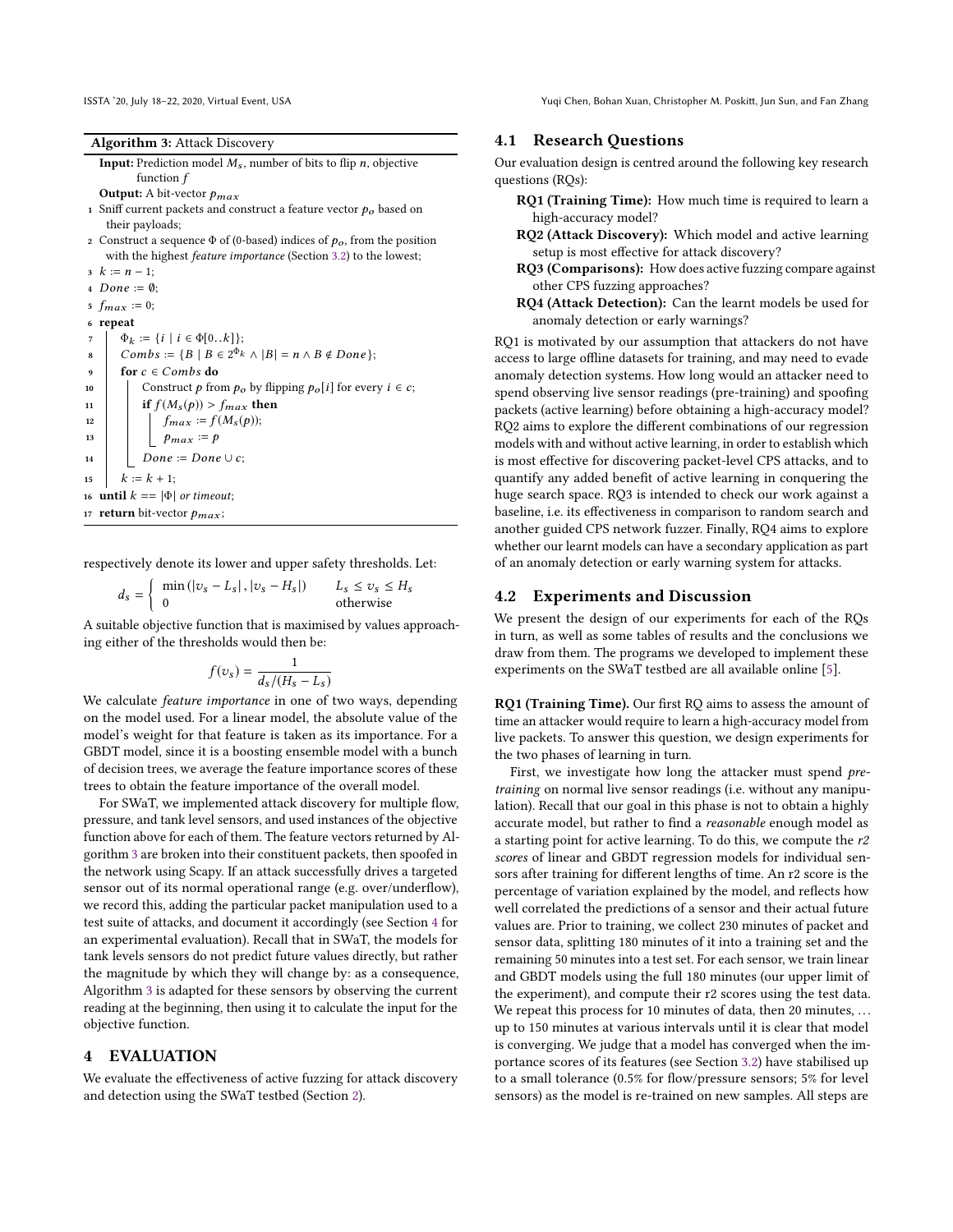repeated ten times and medians are reported to reduce the effects of different starting states.

Second, given a model that has been pre-trained, we investigate how long the attacker must then spend actively learning before the model achieves a high accuracy. To do this, we pre-train linear and GBDT prediction models for each sensor for the minimum amount of time previously determined (in the first experiment). Then, for both variants of active learning (Section [3.2\)](#page-4-0), we sample new sensor data from the system and retrain the models every 5 minutes. In this experiment, we record the amount of time it takes for a model to stabilise with a high r2 score, i.e. above 0.9, using the same 50 minutes of test data to compute this. We repeat these steps ten times and compute the medians.

Results. Table [1](#page-7-0) presents the results of our first experiment. The columns correspond to the amount of training time (10 minutes through to 180), whereas the rows correspond to regression models for individual SWaT sensors, including Flow Indicator Transmitters (e.g. FIT101), a Differential Pressure Indicator Transmitter (DPIT301), and Level Indicator Sensors (e.g. LIT101). For the LITs, our models predict their values 30 seconds into the future (as tank levels rise very slowly), whereas for all other sensors our models make predictions for 5 seconds ahead. The values reported in the table are r2 scores: here, a score of 1 indicates that the model and test data are perfectly correlated, whereas a score of -1 would indicate that there is no correlation at all. When there is clear evidence of a model converging, we do not repeat the experiment for longer training periods (except 180 minutes, our upper limit).

All of our models eventually converge during pre-training, except the linear model for LIT401: the process involving this tank is too complicated to be represented as a linear model due to the multiple interactions and dependencies involving other stages of the testbed (the GBDT model does not suffer this problem). Note that while pre-training leads to relatively high r2 scores for a number of the models (e.g. the simpler processes involving flow), this does not necessarily imply that the models will be effective for attack discovery (as we investigate in RQ2). For the goal of determining a minimum amount of pre-training time, we fix it at 40 minutes, as all models (except Linear-LIT401) exhibit some positive correlation by then  $(≥ 0.3)$ . Some scores are still low, but this will allow us to assess whether active learning is still effective when applied to cases that lack a good pre-trained model.

Table [2](#page-7-1) presents the results of our second experiment. Here, the columns contain the sensors that each regression model is targeting, whereas the rows contain the type of model and active learning variant considered. The values reported are the number of minutes (accurate up to 5 minutes) of active learning that it takes before models achieve an r2 score above 0.9. Note that with active learning, none of the linear models for tank level sensors were able to exceed our r2 threshold (although they did converge for LIT101 and LIT301 with lower scores). All GBDT models were able to exceed the r2 threshold with active learning, indicating that the additional expressiveness is important for some processes of SWaT—likely because the actual processes are non-linear. The amount of time required varied from 10 up to 45 minutes. Taking the pre-training time into consideration:

Once pre-trained on 40 minutes of data observations, attackers can accurately predict SWaT's sensor readings after 10–45 minutes of active learning.

This is a significantly reduced amount of time compared to SWaT's LSTM-based fuzzer [\[26\]](#page-11-15), the model of which was trained for approximately two days on a rich dataset compiled from four days of constant operation.

RQ2 (Attack Discovery). Our second RQ aims to assess which combinations of models and active learning setups (including no active learning at all) are most effective for finding attacks, i.e. manipulations of packet payloads that would cause the true readings of a particular sensor to eventually cross one of its safety thresholds (e.g. risk of overflow, or risk of bursting pipe).

To do this, we experimentally calculate the success rates at finding attacks for all variants of models covering the flow, pressure, and tank level sensors. Furthermore, we do so while restricting the manipulation of the packets' payloads to different quantities of bit flips, from 1–5 and 10 such flips. For each model variant, we calculate the success rate by running our active fuzzer 1000 times with the given model, and recording as a percentage the number of times in which the resulting modified packet would cause the physical state to  ${\rm cross}^1$  ${\rm cross}^1$  a safety threshold. Note that it is important to flip existing payload bits, rather than craft packets directly, as the system's built-in validation procedures may reject them.

Results. Table [3](#page-8-0) presents the results of our experiment for RQ2. Each sub-table reports on a restriction to a particular number of payload bit flips, ranging from 1–5 and then 10. The columns contain the sensors we are attempting to drive into unsafe states, whereas the rows contain the type of model and active learning variant considered (if any). The final row, Random (No Model), is discussed as part of RQ3. The values recorded are success rates (%s), where 100% indicates that all 1000 model-guided bit flips would succeed, and where 0% indicates that none of them would do. In the active learning models, pre-training was conducted for 40 minutes (as determined in RQ1). We also include a model that was pre-trained  $only$  for 90 minutes—roughly the time to do *both* pre-training and active learning—to ensure a fair comparison.

We can draw a number of conclusions from these results. First, linear models are not expressive enough in general for driving the bit flipping of payloads: their success rates for the LITs, for example, is mostly 0%, and even at 10 bit flips numbers for most sensors remain very low. GBDT quite consistently outperforms the linear models, often approaching 100% success rates. Like the linear models, GBDT struggled to attack the LITs for small numbers of bit flips (likely because multiple commands are needed to affect these sensors), but can attack them all once the restriction is lifted to ten bit flips.

> The expressiveness of the underlying model is critically important: active learning alone is not enough to compensate for this.

Another conclusion that can be drawn from the tables relates to the significantly higher success rates for variants using active learning, both for linear models and GBDT models. The combination of active learning with the expressiveness of GBDT, in particular, leads

<span id="page-6-0"></span> $^{1}$  With the exception of the low threshold for flow sensors, which is  $0$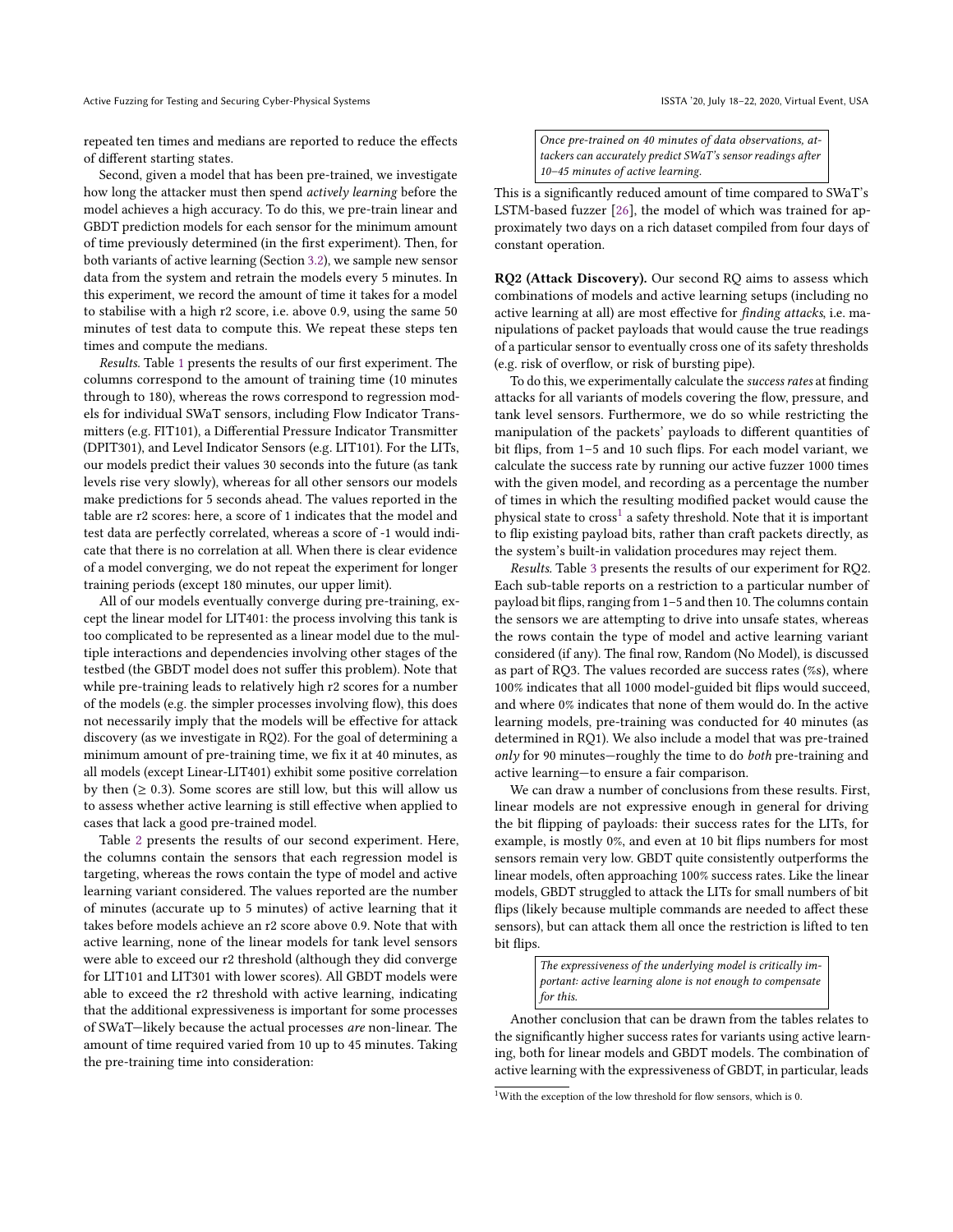<span id="page-7-0"></span>Table 1: r2 scores (higher is better) of linear and GBDT sensor prediction models after different amounts of pre-training

|              | <b>Linear Models</b> | 10 <sub>min</sub> | 20 <sub>min</sub> | 30min     | 40min             | 50 <sub>min</sub> | 60 <sub>min</sub> | 70min             | 80 <sub>min</sub> | $100$ min          | 120min                  | 150min             | 180min    |
|--------------|----------------------|-------------------|-------------------|-----------|-------------------|-------------------|-------------------|-------------------|-------------------|--------------------|-------------------------|--------------------|-----------|
|              | FIT101               | 0.3399            | 0.5998            | 0.6698    | 0.7391            | 0.8214            | 0.8475            | 0.8896            | 0.8712            | $\cdots$           | $\cdot$ $\cdot$ $\cdot$ | $\cdots$           | 0.8840    |
|              | FIT201               | $-0.7112$         | $-0.0775$         | 0.7394    | 0.8381            | 0.8962            | 0.8931            | $\cdots$          | $\cdots$          | $\cdots$           | .                       | $\cdots$           | 0.7332    |
| ${\rm Flow}$ | <b>FIT301</b>        | $-0.481$          | 0.5292            | 0.8227    | 0.8949            | 0.9121            | 0.9001            | $\cdots$          | $\cdots$          | $\cdots$           | .                       | $\cdots$           | 0.8772    |
|              | FIT401               | $-1.2513$         | $-0.6149$         | 0.1123    | 0.3142            | 0.6634            | 0.7235            | 0.6695            | 0.6143            | $\cdots$           | .                       | $\cdots$           | 0.6425    |
| Pr.          | DPIT301              | $-0.2511$         | 0.6070            | 0.8648    | 0.9563            | 0.9651            | 0.9642            | $\cdots$          | $\cdots$          | $\cdots$           | $\cdot$ $\cdot$ $\cdot$ | $\cdots$           | 0.9569    |
|              | LIT101               | 0.0624            | 0.1516            | 0.6024    | 0.6582            | 0.6824            | 0.6168            | 0.7172            | 0.772             | 0.7965             | 0.8197                  | 0.8133             | 0.8254    |
| Level        | LIT301               | $-0.0806$         | 0.0937            | 0.4248    | 0.4949            | 0.5963            | 0.6260            | 0.6583            | 0.4807            | 0.6209             | $\cdots$                | $\cdots$           | 0.5426    |
| н            | LIT401               | 0.1543            | 0.0612            | 0.2942    | 0.0273            | $-0.2208$         | 0.1119            | $-0.4902$         | 0.007             | 0.1259             | 0.2412                  | 0.0135             | $-0.6597$ |
|              |                      |                   |                   |           |                   |                   |                   |                   |                   |                    |                         |                    |           |
|              | <b>GBDT</b> Models   | 10 <sub>min</sub> | 20min             | 30min     | 40 <sub>min</sub> | 50 <sub>min</sub> | 60 <sub>min</sub> | 70 <sub>min</sub> | 80min             | 100 <sub>min</sub> | $120$ min               | 150 <sub>min</sub> | 180min    |
|              | FIT101               | $-0.2229$         | $-0.0245$         | 0.4313    | 0.7742            | 0.9112            | 0.9413            | 0.9755            | 0.9741            | $\cdots$           | .                       | $\cdots$           | 0.9637    |
|              | <b>FIT201</b>        | $-0.7116$         | 0.3545            | 0.9584    | 0.9633            | 0.9504            | 0.9642            | $\cdots$          | $\cdots$          | $\cdots$           | $\cdots$                | $\cdots$           | 0.9421    |
| Flow         | <b>FIT301</b>        | $-0.9453$         | 0.2496            | 0.8051    | 0.9734            | 0.9731            | 0.9751            | $\cdots$          | $\cdots$          | $\cdots$           | $\cdots$                | $\cdots$           | 0.9524    |
|              | <b>FIT401</b>        | $-0.2124$         | 0.3120            | 0.7015    | 0.8125            | 0.8342            | 0.8861            | 0.8453            | 0.7921            | $\cdots$           | $\cdots$                | $\cdots$           | 0.8025    |
| Pr.          | DPIT301              | $-0.5508$         | 0.8218            | 0.9387    | 0.9757            | 0.9818            | 0.9831            | 0.9912            | 0.9901            | 0.9875             | 0.9706                  | 0.9496             | 0.9085    |
|              | LIT101               | $-0.042$          | $-0.1352$         | $-0.153$  | 0.3858            | 0.6459            | 0.7881            | 0.8536            | 0.8680            | 0.8961             | 0.9221                  | 0.8721             | 0.9019    |
| Level        | LIT301               | $-0.0419$         | $-0.2151$         | $-0.0185$ | 0.3863            | 0.7059            | 0.8208            | 0.6486            | 0.7938            | 0.5498             | 0.7363                  | $\cdots$           | 0.7291    |
| ⊢            | LIT401               | $-1.1415$         | 0.1121            | 0.7123    | 0.8377            | 0.8503            | 0.8575            | 0.7731            | 0.7907            | 0.8764             | 0.8743                  | 0.8741             | 0.8444    |

<span id="page-7-1"></span>Table 2: Median time (mins; lower is better) for active learning (AL) configurations to achieve an r2 score above 0.9

|                    |    |                   | Flow |    | Pressure                 |       | Tank Level |    |
|--------------------|----|-------------------|------|----|--------------------------|-------|------------|----|
|                    | 5  | 401<br>301<br>201 |      |    | $\overline{301}$<br>DPIT | $\Xi$ | 301        |    |
| AL Config.         |    |                   |      |    |                          |       |            |    |
| Linear (EBCM)      | 25 | 15                | 30   | 15 | 30                       |       |            |    |
| Linear (EMCM)      | 20 | 20                | 45   | 15 | 40                       |       |            |    |
| GBDT (EBCM)        | 10 | 10                | 25   | 10 | 30                       | 35    | 30         | 45 |
| <b>GBDT</b> (EMCM) | 10 | 10                | 25   | 10 | 20                       | 40    | 40         | 45 |

to attacks being found in all cases for the 10 bit flip restriction. With active learning enabled, the difference is often significant (e.g. 0% vs. 100% for FIT401, 10 bit flips). The results suggest that active learning is key for finding the 'critical bits' in payloads, given its ability to sample and query new data. Models that have only been pre-trained just recognise trends observed in normal data, and do not necessarily know which bits involved in the patterns are the critical ones for enacting an attack.

> Active learning is effective at identifying critical bits in payloads, and can lead to significantly higher success rates in attack discovery.

RQ3 (Comparisons). Our third RQ assesses how active fuzzing performs against two baselines. First, for every sensor (as targeted in RQ2), we randomly generate 1000  $k$ -bit payload manipulations (where  $k$  is 1–5 or 10) and assess for them the attack success rates (a percentage, as calculated in RQ2). Second, we qualitatively compare our attacks against the ones identified by the LSTM-based fuzzer for SWaT [\[26\]](#page-11-15) as well as an established benchmark of SWaT network attacks [\[41\]](#page-11-14) that was manually crafted by experts.

Results. The results of the random flipping baseline are given in the final rows of Table [3.](#page-8-0) Clearly, this is not an effective strategy for finding attacks based on packet manipulation, as no success rate exceeds <sup>0</sup>.5%. This is unsurprising due to the huge search space involved. Note also that for the more challenging over/underflow attacks, random bit flipping is unable to find any examples at all.

Regarding the LSTM-based fuzzer for SWaT [\[26\]](#page-11-15), a side-by-side comparison is difficult to make as it does not manipulate packets but rather only issues high-level actuator commands (e.g."OPEN MV101"). Our approach is able to find attacks spanning the same range of sensed properties, but does so by manipulating the bits of packets directly (closer to the likely behaviour of a real attacker) and without the same level of network control (other than true sensor readings, which both approaches require). In this sense our attacks are more elaborate than those of the LSTM fuzzer. Our approach is also substantially faster: active fuzzing can train effective models in 50-85 minutes, whereas the underlying model used in [\[26\]](#page-11-15) required approximately two whole days.

Our coverage of the SWaT benchmark [\[41\]](#page-11-14) is comparable to that of [\[26\]](#page-11-15), since both approaches find attacks spanning the same sensed properties. However, all of the attacks in [\[41\]](#page-11-14) and [\[26\]](#page-11-15) are implemented at Level 1 of the network. Active fuzzing instead generates packet-manipulating attacks at Level 0, which has the advantage of avoiding interactions with the PLC code, possibly making manipulations harder to detect (e.g. bypassing command validation checks). In this sense, the attacks that active fuzzing finds complement and enrich the benchmark.

> Active fuzzing finds attacks covering the same sensors as comparable work, but with significantly less training time, and by manipulating packets directly.

RQ4 (Attack Detection). Our final RQ considers whether our learnt models can be used not only for attack discovery but also attack prevention. In particular, we investigate their use in two defence mechanisms: an anomaly detector and an early warning system. We then assess how effective they are detecting attacks.

To perform anomaly detection, we continuously perform the following process: we read the current values of sensors, and then use our learnt models to predict their values 5 seconds into the future (30 seconds for tank levels). After 5 (or 30) seconds have passed, the *actual* values  $v_a$  are compared with those that were predicted  $v_b$ , and an anomaly is reported if  $|v_p - v_a|/v_m > 0.05$  (or  $|v_p - v_a| > 5$ for tanks), where  $v_m$  is the largest possible observable value for the sensor. To evaluate the effectiveness of this detection scheme, we implement an experiment on actual historian data extracted from SWaT [\[41\]](#page-11-14). For each sensor in turn, we randomly generate 1000 spoofed sensor values by randomly adding or subtracting values (in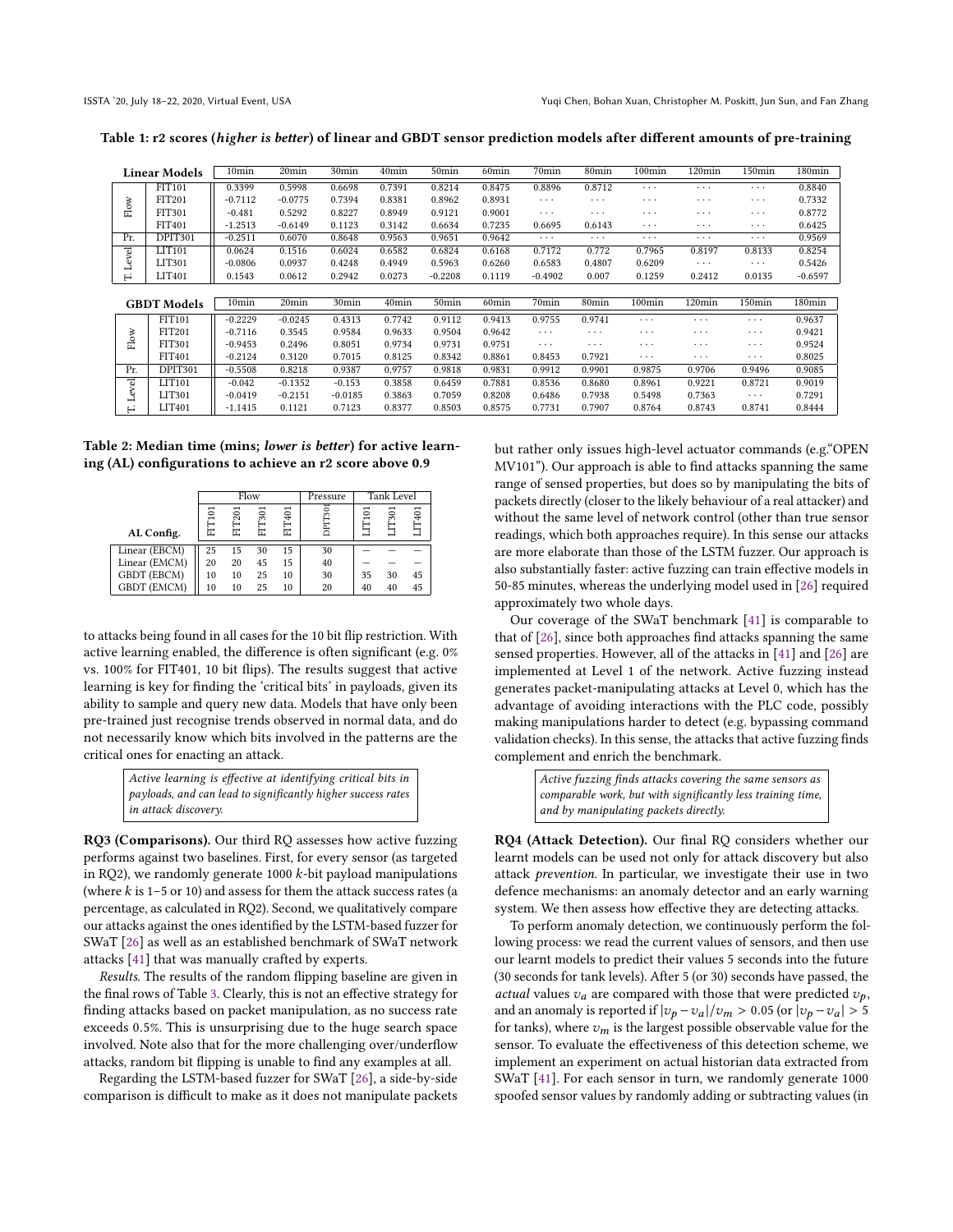#### <span id="page-8-0"></span>Table 3: Success rates (%s; higher is better) of different model configurations for finding packet manipulations (1-5 and 10 bit flips) that successfully drive SWaT's flow, pressure, and tank level readings to safety thresholds

|        |                        |          |               | Flow     |          | Pr.      |          | Level    |          |
|--------|------------------------|----------|---------------|----------|----------|----------|----------|----------|----------|
|        | Models (1 Bit Flip)    | FIT101   | <b>FIT201</b> | FIT301   | FIT401   | DPIT301  | LIT101   | TT301    | LIT401   |
|        | Pre-Train Only (40min) | 0.5      | 4.4           | 1.3      | 1.8      | 0.9      | $\Omega$ | $\Omega$ | $\Omega$ |
| Linear | Pre-Train Only (90min) | 0.8      | 3.8           | 1.4      | 0.2      | 2.5      | $\Omega$ | $\Omega$ | $\Omega$ |
|        | Active Learning (EBCM) | 27       | 22.3          | 7.5      | 43.9     | 14.4     | $\theta$ | $\Omega$ | $\Omega$ |
|        | Active Learning (EMCM) | 29.4     | 19.2          | 7.9      | 36.6     | 9.1      | $\Omega$ | $\Omega$ | $\Omega$ |
|        | Pre-Train Only (40min) | $\Omega$ | 59.3          | $\Omega$ | $\Omega$ | $\Omega$ | $\Omega$ |          | $\Omega$ |
| GBDT   | Pre-Train Only (90min) | $\Omega$ | 57.7          | 30.3     | $\Omega$ | $\Omega$ | $\Omega$ |          | $\Omega$ |
|        | Active Learning (EBCM) | 97.7     | 99.2          | 97.9     | 75.4     | 96.1     | $\Omega$ | $\Omega$ | $\Omega$ |
|        | Active Learning (EMCM) | 97.6     | 99.4          | 97.6     | 13.5     | 95.3     | $\Omega$ | $\Omega$ | $\Omega$ |
|        | Random (No Model)      | $\Omega$ | $\Omega$      | $\Omega$ | 0.2      | $\Omega$ | $\Omega$ |          |          |

|        |                        |          |        | Flow   |          | Pr.                 |          | Level    |          |
|--------|------------------------|----------|--------|--------|----------|---------------------|----------|----------|----------|
|        | Models (3 Bit Flips)   | FIT101   | FIT201 | FIT301 | FIT401   | DPIT <sub>301</sub> | LIT101   | LIT301   | LIT401   |
|        | Pre-Train Only (40min) | 1.2      | 10.6   | 3.5    | 3.5      | 3                   | $\Omega$ | $\Omega$ | $\Omega$ |
| Linear | Pre-Train Only (90min) | 4.2      | 12.5   | 5.5    | 0.5      | 8.2                 | $\Omega$ | $\Omega$ | $\Omega$ |
|        | Act. Learning (EBCM)   | 58.6     | 50.6   | 25.7   | 91.7     | 37.2                | 4.2      | 0.1      | 0.1      |
|        | Act. Learning (EMCM)   | 60.4     | 45.1   | 21.4   | 88.7     | 24.2                | 2.7      | 0.3      | $\Omega$ |
|        | Pre-Train Only (40min) | $\Omega$ | 100    | 0.1    | $\Omega$ | $\Omega$            | $\Omega$ | $\Omega$ | $\Omega$ |
| GBDT   | Pre-Train Only (90min) | 1.1      | 100    | 80.6   | $\Omega$ | $\Omega$            | $\Omega$ | $\Omega$ | $\Omega$ |
|        | Act. Learning (EBCM)   | 100      | 100    | 100    | 100      | 100                 | 97       | 8.1      | 23.7     |
|        | Act. Learning (EMCM)   | 100      | 100    | 99.7   | 100      | 100                 | 99.2     | 3.7      | 32.3     |
|        | Random (No Model)      | 0.1      | 0.2    | 0.1    | 0.1      | 0.3                 | $\Omega$ | $\Omega$ | $\Omega$ |

|                          |                        |          |               | Flow   |          | Pr.      |          | Level    |          |
|--------------------------|------------------------|----------|---------------|--------|----------|----------|----------|----------|----------|
|                          | Models (5 Bit Flips)   | FIT101   | <b>FIT201</b> | FIT301 | FIT401   | DPIT301  | LIT101   | LIT301   | LIT401   |
|                          | Pre-Train Only (40min) | 1.7      | 19.3          | 6.2    | 5.7      | 4.3      | 0.4      | $\Omega$ | $\Omega$ |
| Linear                   | Pre-Train Only (90min) | 6.6      | 18.4          | 8.7    | 1.1      | 13.5     | 0.1      | $\theta$ | $\Omega$ |
|                          | Act. Learning (EBCM)   | 78.3     | 71.6          | 35.4   | 99.5     | 56.6     | 16.3     | 0.5      | $\Omega$ |
|                          | Act. Learning (EMCM)   | 81.5     | 62.6          | 36     | 97.9     | 39.3     | 9.3      | 0.5      | $\theta$ |
|                          | Pre-Train Only (40min) | $\Omega$ | 100           | 3.1    | $\Omega$ | $\Omega$ | $\Omega$ | $\Omega$ | $\Omega$ |
|                          | Pre-Train Only (90min) | 3.1      | 100           | 99.8   | $\theta$ | 0.1      | $\Omega$ | $\theta$ | $\Omega$ |
| GBDT                     | Act. Learning (EBCM)   | 100      | 100           | 100    | 100      | 100      | 100      | 29.7     | 76       |
|                          | Act. Learning (EMCM)   | 100      | 100           | 99.7   | 100      | 100      | 100      | 34.9     | 82.2     |
| $\overline{\phantom{a}}$ | Random (No Model)      | 0.2      | 0.4           | 0.1    | 0.1      | 0.2      | $\Omega$ | $\theta$ | $\Omega$ |

<span id="page-8-1"></span>Table 4: Success rates (%s; higher is better) of different anomaly detector models at detecting injected sensor values

|             |                                       |        |        | Flow   |                                 | Pr.              |         | <b>Tank Level</b> |         |
|-------------|---------------------------------------|--------|--------|--------|---------------------------------|------------------|---------|-------------------|---------|
|             | <b>Anomaly Detector</b>               | FIT101 | FIT201 | FIT301 | FIT401                          | DPIT301          | LIT101  | LIT301            | LIT401  |
|             | Pre-Train Only (40min)   82.3 100 100 |        |        |        | $41.3*$                         | 100              | $8.2*$  | $38.5*$           | $40.1*$ |
| Linear      | Pre-Train Only (90min)                | 100    |        |        | $100$ $100$ $62.9$ <sup>*</sup> | 100              | $67.8*$ | $39.3*$           | $13.2*$ |
|             | Act. Learning (EBCM)                  | 100    |        |        | 100 100 71.1*                   | 100 <sub>1</sub> | $59.8*$ | $51.2*$           | $64.1*$ |
|             | Act. Learning (EMCM)                  | 100    |        |        | 100 100 71.4*                   | 100 <sub>1</sub> | $57.5*$ | $44.7*$           | $50.7*$ |
|             | Pre-Train Only (40min)                | 100    | 100    | 100    | 100                             | 100              | $71.8*$ | $74.6*$           | $76*$   |
| <b>GBDT</b> | Pre-Train Only (90min)                | 100    | 100    | 100    | 100                             | 100              | 95.3    | 92.3              | 74.1    |
|             | Act. Learning (EBCM)                  | 100    | 100    | 100    | 100                             | 100              | 91.8    | 95.5              | 84.1    |
|             | Act. Learning (EMCM)                  | 100    | 100    | 100    | 100                             | 100              | 92.5    | 95.8              | 83.4    |

the range 5-10 for LITs, or  $0.05v_m$  through to  $0.1v_m$  for the others) to sensor readings at different points of the data. We then use our learnt models to determine what would have been predicted from the data 5 or 30 seconds earlier, comparing the actual and predicted values as described. We record the success rates of our anomaly detectors at detecting these spoofed sensor readings.

|             |                        |          |          | Flow     |          | Pr.      |                | Level    |          |
|-------------|------------------------|----------|----------|----------|----------|----------|----------------|----------|----------|
|             | Models (2 Bit Flips)   | FIT101   | FIT201   | FIT301   | FIT401   | DPIT301  | LIT101         | LIT301   | LIT401   |
|             | Pre-Train Only (40min) | 0.7      | 8        | 1.9      | 3.1      | 1.7      | 0.2            | $\Omega$ | $\theta$ |
| Linear      | Pre-Train Only (90min) | 2.7      | 9.4      | 4.1      | 0.6      | 6.6      | $\Omega$       | $\Omega$ | $\Omega$ |
|             | Act. Learning (EBCM)   | 46.1     | 39.1     | 15.1     | 77.6     | 30.1     | $\overline{c}$ | $\theta$ | $\Omega$ |
|             | Act. Learning (EMCM)   | 47.4     | 31.8     | 16.5     | 72.4     | 17.9     | 0.6            | $\Omega$ | $\Omega$ |
|             | Pre-Train Only (40min) | $\Omega$ | 98.7     | $\Omega$ | $\Omega$ | $\Omega$ | $\Omega$       | $\Omega$ | $\theta$ |
|             | Pre-Train Only (90min) | 0.3      | 96       | 59       | $\Omega$ | $\Omega$ |                | $\theta$ | $\theta$ |
| <b>GBDT</b> | Act. Learning (EBCM)   | 100      | 99.9     | 100      | 100      | 99.9     | 76.4           | $\Omega$ | $\Omega$ |
|             | Act. Learning (EMCM)   | 100      | 100      | 99.7     | 100      | 99.9     | 87.1           | $\Omega$ | $\Omega$ |
|             | Random (No Model)      | 0.3      | $\Omega$ | $\Omega$ | 0.2      | $\Omega$ | $\Omega$       | $\Omega$ | $\Omega$ |

|        |                        |          |        | Flow   |          | Pr.      |          | Level    |          |
|--------|------------------------|----------|--------|--------|----------|----------|----------|----------|----------|
|        | Models (4 Bit Flips)   | FIT101   | FIT201 | FIT301 | FIT401   | DPIT301  | LIT101   | LIT301   | LIT401   |
|        | Pre-Train Only (40min) | 0.9      | 13.8   | 5.4    | 4.9      | 4.3      | $\Omega$ | $\Omega$ | $\Omega$ |
| Linear | Pre-Train Only (90min) | 6.4      | 15.1   | 7.5    | 0.9      | 12.1     | $\theta$ | $\Omega$ | $\theta$ |
|        | Act. Learning (EBCM)   | 71.6     | 65     | 27.9   | 97.7     | 49.1     | 11.4     | 0.1      | 0.2      |
|        | Act. Learning (EMCM)   | 75.1     | 26.8   | 31.1   | 95.7     | 29.2     | 5.4      | 0.3      | $\Omega$ |
|        | Pre-Train Only (40min) | $\Omega$ | 100    | 0.7    | $\Omega$ | $\Omega$ | $\Omega$ | $\Omega$ | $\Omega$ |
|        | Pre-Train Only (90min) | 1.2      | 100    | 96.1   | $\Omega$ | $\Omega$ | $\Omega$ | $\Omega$ | $\Omega$ |
| GBDT   | Act. Learning (EBCM)   | 100      | 100    | 100    | 100      | 100      | 100      | 20.4     | 55.7     |
|        | Act. Learning (EMCM)   | 100      | 100    | 99.7   | 100      | 100      | 100      | 17.7     | 67.3     |
|        | Random (No Model)      | 0.1      | 0.1    | 0.1    | 0.2      | 0.2      | $\Omega$ | $\Omega$ | $\Omega$ |

|        |                        |          | Flow          |        |          | Pr.      |          | Level    |              |
|--------|------------------------|----------|---------------|--------|----------|----------|----------|----------|--------------|
|        | Models (10 Bit Flips)  | FIT101   | <b>FIT201</b> | FIT301 | FIT401   | DPIT301  | LT101    | LIT301   | LIT401       |
|        | Pre-Train Only (40min) | 4.7      | 34.9          | 9.6    | 12.5     | 10.7     | 0.8      | $\Omega$ | $\Omega$     |
| Linear | Pre-Train Only (90min) | 13       | 38.3          | 19.2   | 2.3      | 29.1     |          | $\Omega$ | $\Omega$     |
|        | Act. Learning (EBCM)   | 96.4     | 91            | 61.8   | 100      | 81.5     | 35.7     | 6.1      | 2.1          |
|        | Act. Learning (EMCM)   | 96.7     | 89.1          | 59.5   | 100      | 63       | 29.1     | 5.7      | $\mathbf{0}$ |
|        | Pre-Train Only (40min) | $\Omega$ | 100           | 31.5   | $\Omega$ | $\Omega$ | $\Omega$ | $\Omega$ | $\Omega$     |
|        | Pre-Train Only (90min) | 12.1     | 100           | 99.8   | $\Omega$ | 2.3      | $\Omega$ | $\Omega$ | $\Omega$     |
| GBDT   | Act. Learning (EBCM)   | 100      | 100           | 100    | 100      | 100      | 100      | 72.2     | 99.3         |
|        | Act. Learning (EMCM)   | 100      | 100           | 99.7   | 100      | 100      | 100      | 77       | 99.7         |
|        | Random (No Model)      | 0.2      | 0.4           | 0.4    | 0.1      | 0.5      | $\Omega$ | $\theta$ | $\Omega$     |

Our early warning system is set up in a similar way, continuously predicting the future readings of sensors based on the current network traffic. The key difference is that rather than comparing actual values with previously predicted values, we instead issue warnings at the time of prediction if the future value of a sensor is outside of its well-defined normal operational range. To experimentally assess this, we manually subject the SWaT testbed to the Level 1 attacks identified in [\[26\]](#page-11-15) (which itself covers more unsafe states that the SWaT benchmark [\[41\]](#page-11-14)), targeting each sensor in turn. When each attack is underway, we use our learnt models to predict the future sensor readings. If a warning is issued at some point before a sensor is driven outside of its normal range, we record this as a success. We repeat this ten times for each sensor.

Results. Table [4](#page-8-1) contains the results of our anomaly detection experiment. The columns indicate the sensors for which values in the data were manipulated, whereas the rows indicate the model and active learning variant used. The values are the success rates, i.e. the percentage of spoofed sensor values that were detected as anomalous. Asterisks (∗) indicate where false positive rates were above 5%, meaning the anomaly detectors were not practically useful. For the flow and pressure sensors, most variants of model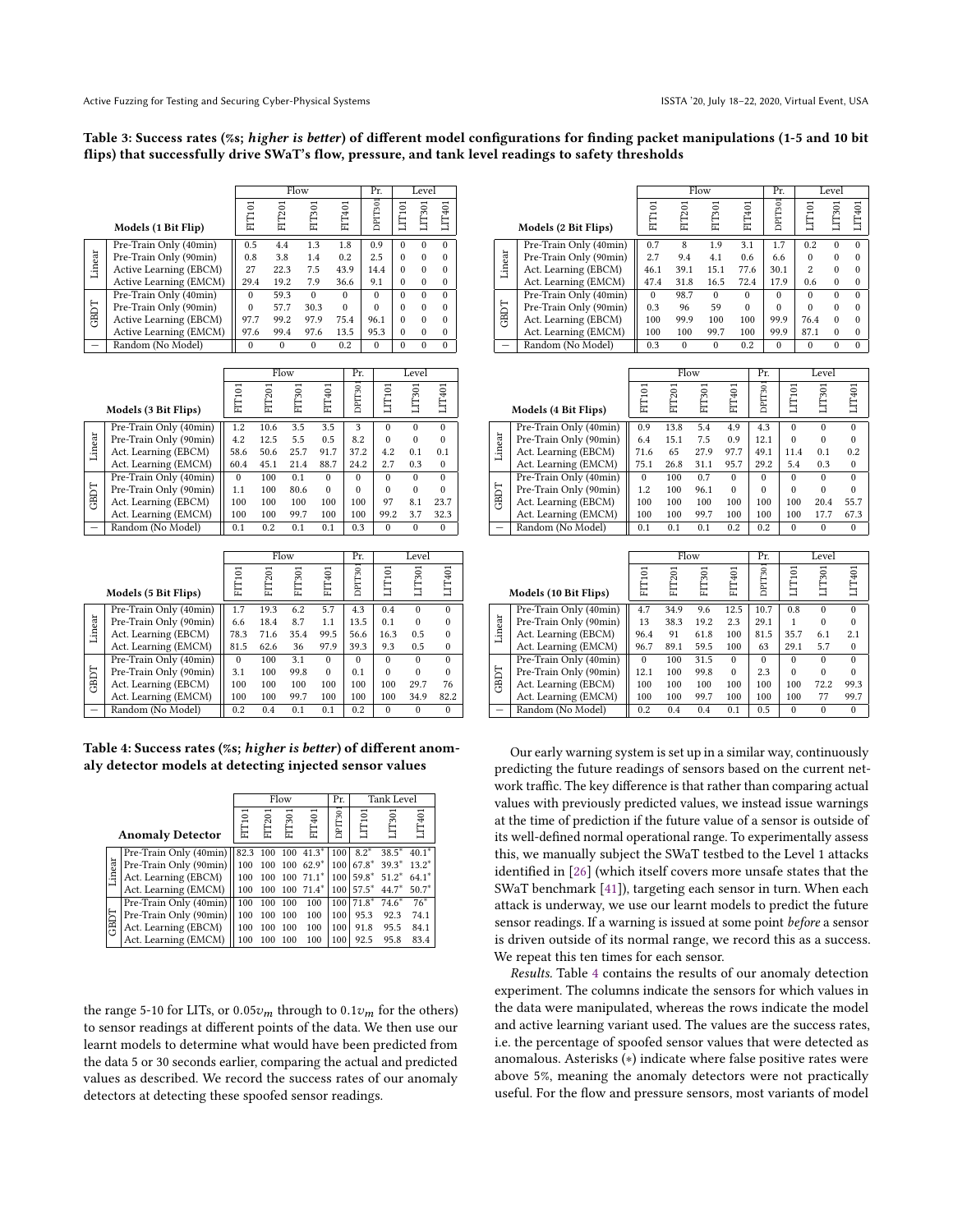<span id="page-9-1"></span>Table 5: Success rates (%s; higher is better) of different models at warning before sensors exit their safe ranges

|                             |                        | <b>Tank Level</b> |        |               |
|-----------------------------|------------------------|-------------------|--------|---------------|
| <b>Early Warning System</b> |                        | <b>LIT101</b>     | LIT301 | <b>LIT401</b> |
| Linear (all variants)       |                        |                   |        |               |
| GBDT                        | Pre-Train Only (40min) |                   |        |               |
|                             | Pre-Train Only (90min) | 100               | 100    | 100           |
|                             | Active Learning (EBCM) | 100               | 100    | 100           |
|                             | Active Learning (EMCM) | 100               | 100    | 100           |

and active learning were able to successfully detect anomalies, the main exception being FIT401 for which the linear model performed poorly. The tank level sensors were more challenging to perform anomaly detection for, but the GBDT models have a clear edge over the linear ones. Active learning made little difference across the experiments, except to improve the accuracy of the original 40 minute pre-trained models.

Table [5](#page-9-1) contains the results of our early warning detection experiment. The columns indicate the sensed properties that were targeted by attacks (e.g. drive LIT101 outside of its safe range), whereas the rows indicate the model and active learning variant used. The values are the success rates, i.e. the percentages of attacks that were warned about before succeeding. Cells containing dashes (—) indicate that more than 5% of the warnings were false positive, and thus too unreliable. The first thing to note is that the experiment only considered the tank level sensors: this is because the flow and pressure sensors can be forced into unsafe states very quickly, requiring more immediate measures than an early warning system. The tanks however take time to fill up or empty, and thus are a more meaningful target for this solution. Second, the model has a clear impact: GBDT models with either active learning or at least 90 minutes of pre-training are accurate enough to warn about 100% of the attacks, whereas the linear models are not expressive enough and suffer from false positives. Again, active learning improves the accuracy of 40 minute pre-trained models sufficiently, but otherwise is not critical: its key role is not in prevention but in discovering attacks, through its ability to identify the critical bits to manipulate.

> Our models can be repurposed as anomaly detectors or early warning systems, but active learning is not as critical here as in attack discovery.

## 4.3 Threats to Validity

While our work has been extensively evaluated on a real critical infrastructure testbed, threats to the validity of our conclusions of course remain. First, while SWaT is a fully operational water treatment testbed, it is not as large as the plants it is based on, meaning our results may not scale-up (this is difficult to assess, as access to such plants is subject to strict confidentially). Second, it may not generalise to CPSs in domains that have different operational characteristics, motivating future work to properly assess this. Finally, while our anomaly detector performed well, our sensor spoofing attacks were generated randomly, and may not be representative of a real attacker's behaviour (note however that the early warning system was assessed using previously documented attacks). Similarly, our early warning detection systems performed well at detecting

known over/underflow attacks, but these attacks are of the kind that active fuzzing itself can generate: how the models perform against different kinds of attacks requires further investigation.

## <span id="page-9-0"></span>5 RELATED WORK

In this section, we highlight a selection of the literature that is related to the main themes of this paper: learning from traffic (including active learning), defending CPSs, and testing/verifying CPSs.

Learning from Network Traffic. The application of machine learning to network traffic is a vibrant area of research [\[68\]](#page-12-19), but models are typically constructed to perform classification tasks. To highlight a few examples: Zhang et al. [\[84\]](#page-12-20) combine supervised and unsupervised ML to learn models that can classify zero-day traffic; Nguyen and Armitage [\[67\]](#page-12-21) learn from statistical features of sub-flows to classify between regular consumer traffic and traffic originating from online games; and Atkinson et al. [\[16\]](#page-11-29) use a classifier to infer personal information by analysing encrypted traffic patterns caused by mobile app usage. All these examples are in contrast to active fuzzing, where regression models are learnt for predicting how a set of network packets will cause a (true) sensor reading of a CPS to change. We are not aware of other work building regression models in a similar context.

Similar to active fuzzing, there are some works that apply active learning, but again for the purpose of classification, rather than regression. Morgan [\[65\]](#page-12-22), for example, uses active learning to reduce training time for streaming data classifiers, as do Zhao and Hoi [\[86\]](#page-12-23) but for malicious URL classifiers.

Defending CPSs. Several different research directions on detecting and preventing CPS attacks have emerged in the last few years. Popular approaches include anomaly detection, where data logs (e.g. from historians) are analysed for suspicious events or patterns [\[11,](#page-11-0) [15,](#page-11-1) [27,](#page-11-2) [45,](#page-12-5) [48,](#page-12-6) [52,](#page-12-7) [58,](#page-12-8) [61,](#page-12-9) [66,](#page-12-10) [69,](#page-12-11) [71\]](#page-12-12); digital fingerprinting, where sensors are checked for spoofing by monitoring time and frequency domain features from sensor and process noise [\[12,](#page-11-3) [13,](#page-11-4) [44,](#page-12-13) [56\]](#page-12-14); and invariant-based checks, where conditions over processes and components are constantly monitored [\[7,](#page-11-5) [8,](#page-11-6) [10,](#page-11-7) [18,](#page-11-8) [24,](#page-11-9) [25,](#page-11-10) [28,](#page-11-11) [39\]](#page-11-12). These techniques are meant to complement and go beyond the builtin validation procedures installed in CPSs, which typically focus on simpler and more localised properties of the system.

The strengths and weaknesses of different countermeasures has been the focus of various studies. Urbina et al. [\[77\]](#page-12-24) evaluated several attack detection mechanisms in a comprehensive review, concluding that many of them are not limiting the impact of stealthy attacks (i.e. from attackers who have knowledge about the system's defences), and suggest ways of mitigating this. Cárdenas et al. [\[19\]](#page-11-30) propose a general framework for assessing attack detection mechanisms, but in contrast to the previous works, focus on the business cases between different solutions. For example, they consider the cost-benefit trade-offs and attack threats associated with different methods, e.g. centralised vs. distributed.

As a testbed dedicated for cyber-security research, many different countermeasures have been developed for SWaT itself. These include anomaly detectors, typically trained on the publicly released dataset [\[2,](#page-11-13) [41\]](#page-11-14) using unsupervised learning techniques, e.g. [\[42,](#page-11-31) [52,](#page-12-7)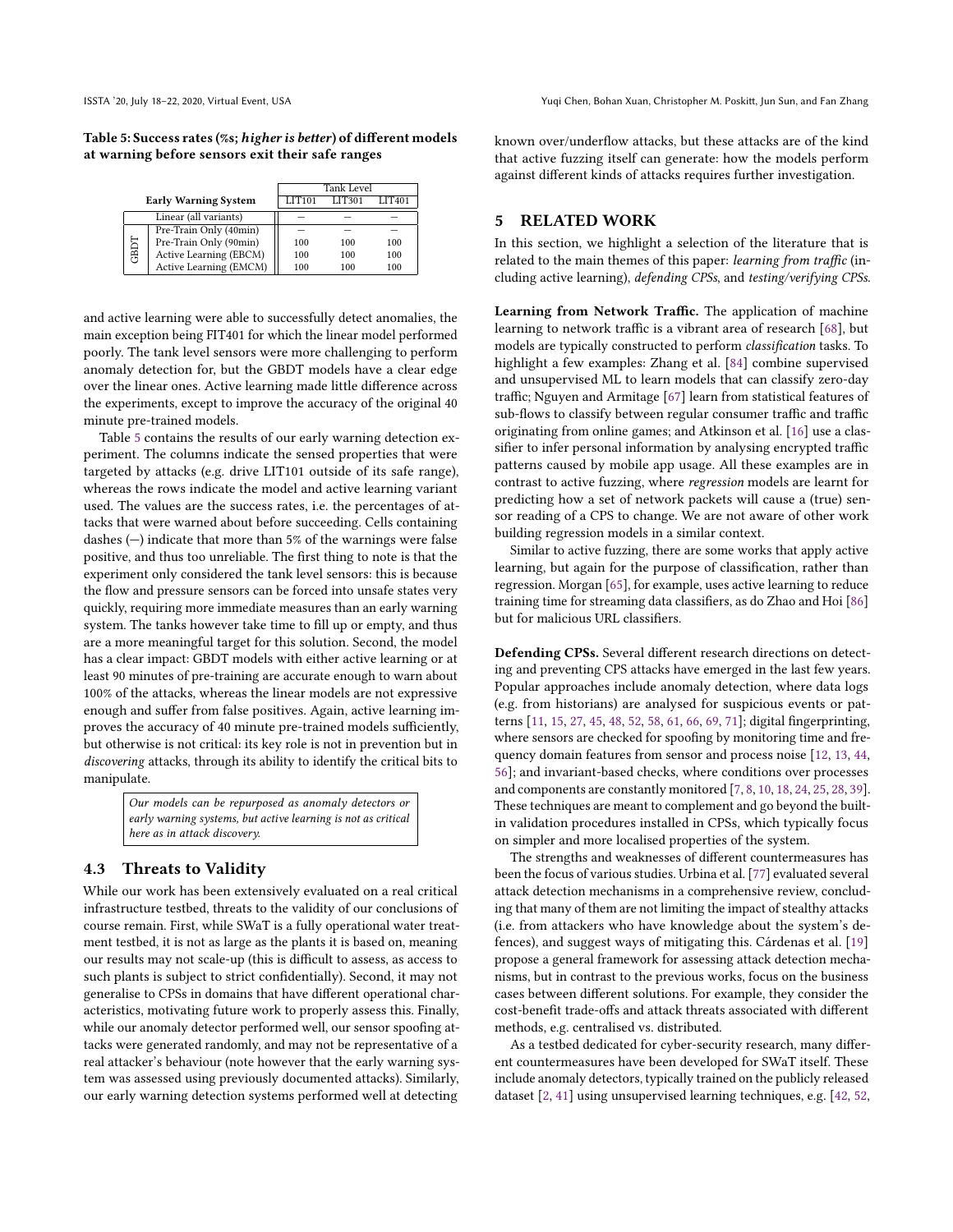[58\]](#page-12-8). A supervised learning approach is pursued by [\[24,](#page-11-9) [25\]](#page-11-10), who inject faults into the PLC code of (a high-fidelity simulator) in order to obtain abnormal data for training. Ahmed et al. [\[12,](#page-11-3) [13\]](#page-11-4) implemented fingerprinting systems based on sensor and process noise for detecting spoofing. Adepu and Mathur [\[7,](#page-11-5) [8,](#page-11-6) [10\]](#page-11-7) systematically and manually derived physics-based invariants and other conditions to be monitored during the operation of SWaT. Feng et al. [\[32\]](#page-11-32) also generate invariants, but use an approach based on learning and data mining that can capture noise in sensor measurements more easily than manual approaches.

Testing and Verifying CPSs. Several authors have sought to improve the defences of CPSs by constructing or synthesising attacks that demonstrate flaws to be fixed. Liu et al. [\[62\]](#page-12-25) and Huang et al. [\[50\]](#page-12-26), for example, synthesise attacks for power grids that can bypass bad measurement detection systems and other conventional monitors. Dash et al. [\[30\]](#page-11-33) target robotic vehicles, which are typically protected using control-based monitors, and demonstrate three types of stealthy attacks that evade detection. Uluagac et al. [\[76\]](#page-12-27) presented attacks on sensory channels (e.g. light, infrared, acoustic, and seismic), and used them to inform the design of an intrusion detection system for sensory channel threats. Active fuzzing shares this goal of identifying attacks in order to improve CPS defences.

Fuzzing is a popular technique for automatically testing the defences of systems, by providing them with invalid, unexpected, or random input and monitoring how they respond. Our active fuzzing approach does exactly this, guiding the construction of input (network packets) using prediction models, and then observing sensor readings to understand how the system responds. The closest fuzzing work to ours is [\[26\]](#page-11-15), which uses an LSTM-based model to generate actuator configurations, but requires vast amounts of data and system access to function effectively. Fuzzing has also been applied for testing CPS models, e.g. CyFuzz [\[29\]](#page-11-34) and Deep-FuzzSL [\[72\]](#page-12-28), which target models developed in Simulink. Outside of the CPS domain, several fuzzing tools are available for software: American fuzzy lop [\[83\]](#page-12-29), for example, uses genetic algorithms to increase the code coverage of tests; Cha et al. [\[22\]](#page-11-35) use white-box symbolic analysis on execution traces to maximise the number of bugs they find; and grammar-based fuzzers (e.g. [\[40,](#page-11-36) [49\]](#page-12-30)) use formal grammars to generate complex structured input, such as HTML/- JavaScript for testing web browsers. Fuzzing can also be applied to network protocols in order to test their intrusion detection systems (e.g. [\[79\]](#page-12-31)). Our work, in contrast, assumes that an attacker has already compromised the network (as per Section [2\)](#page-1-0).

There are techniques beyond fuzzing available for analysing CPS models in Simulink. A number of authors have proposed automated approaches for falsifying such models, i.e. for finding counterexamples of formal properties. To achieve this, Yamagata et al. [\[14,](#page-11-37) [81\]](#page-12-32) use deep reinforcement learning, and Silvetti et al. [\[73\]](#page-12-33) use active learning. Chen et al. [\[23\]](#page-11-38) also use active learning, but for mining formal requirements from CPS models. Note that unlike these approaches, active fuzzing is applied directly at the network packet level of a real and complex CPS, and therefore does not make any of the abstractions that modelling languages necessitate.

A number of approaches exist that allow for CPSs to be formally verified or analysed. These typically require a formal specification or model, which, if available in the first place, may abstract

away important complexities of full-fledged CPS processes. Kang et al. [\[55\]](#page-12-34), for example, construct a discretised first-order model of SWaT's first three stages in Alloy, and analyse it with respect to some safety properties. This work, however, uses high-level abstractions of the physical process, only partially models the system, and would not generalise to the packet-level analyses that active fuzzing performs. Sugumar and Mathur [\[75\]](#page-12-35) analyse CPSs using timed automata models, simulating their behaviour under singlestage single-point attacks. Castellanos et al. [\[20\]](#page-11-39), McLaughlin et al. [\[64\]](#page-12-36), and Zhang et al. [\[85\]](#page-12-37) perform formal analyses based on models extracted from the PLC programs, whereas Etigowni et al. [\[31\]](#page-11-40) analyse information flow using symbolic execution. If a CPS can be modelled as a hybrid system, then a number of formal techniques may be applied, including model checking [\[34,](#page-11-41) [80\]](#page-12-38), SMT solving [\[36\]](#page-11-42), reachability analysis [\[54\]](#page-12-39), non-standard analysis [\[47\]](#page-12-40), process calculi [\[59\]](#page-12-41), concolic testing [\[57\]](#page-12-42), and theorem proving [\[70\]](#page-12-43). Defining a formal model that accurately characterises enough of the CPS, however, is the hardest part, especially for techniques such as active fuzzing that operate directly at the level of packet payloads.

## <span id="page-10-0"></span>6 CONCLUSION

We proposed active fuzzing, a black-box approach for automatically building test suites of packet-level CPS network attacks, overcoming the enormous search spaces and resource costs of such systems. Our approach learnt regression models for predicting future sensor values from the binary string payloads of network packets, and used these models to identify payload manipulations that would achieve specific attack goals (i.e. pushing true sensor values outside of their safe operational ranges). Key to achieving this was our use of online active learning, which reduced the amount of training data needed by sampling examples that were estimated to maximally improve the model. We adapted the EMCM [\[17\]](#page-11-16) active learning framework to CPSs, and proposed a new version of it that guided the process by maximising behaviour change.

We presented algorithms for implementing active fuzzing, but also demonstrated its efficacy by implementing it for the SWaT testbed, a multi-stage water purification plant involving complex physical and chemical processes. Our approach was able to achieve comparable coverage to an established benchmark and LSTM-based fuzzer, but with significantly less data, training time, and resource usage. Furthermore, this coverage was achieved by more sophisticated attacks than those of the LSTM-based fuzzer, which can only generate high-level actuator commands and is unable to manipulate packets directly. Finally, we showed that the models constructed in active learning were not only useful for attack discovery, but also for attack detection, by implementing them as anomaly detectors and early warning systems for SWaT. We subjected the plant to a series of random sensor-modification attacks as well as existing actuator-manipulation attacks, finding that our most expressive learnt models were effective at detecting them.

#### ACKNOWLEDGMENTS

We are grateful to the three anonymous ISSTA referees for their very constructive feedback. This research / project is supported by the National Research Foundation, Singapore, under its National Satellite of Excellence Programme "Design Science and Technology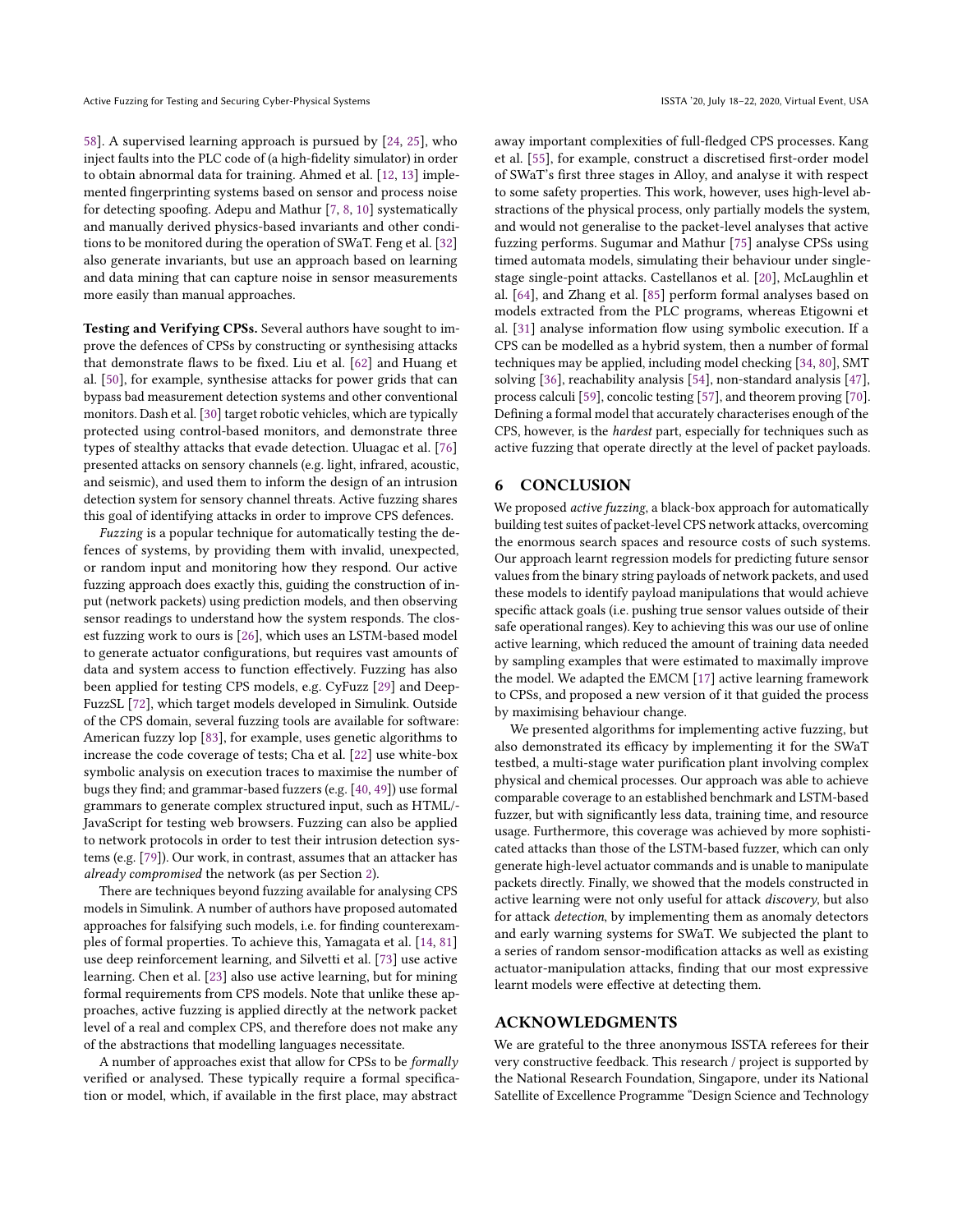for Secure Critical Infrastructure" (Award Number: NSoE\_DeST-SCI2019-0008). Any opinions, findings and conclusions or recommendations expressed in this material are those of the author(s) and do not reflect the views of National Research Foundation, Singapore. It is also supported in part by a Major Scientific Research Project of Zhejiang Lab (2018FD0ZX01), Alibaba-Zhejiang University Joint Institute of Frontier Technologies, Zhejiang Key R&D Plan (2019C03133), the Fundamental Research Funds for the Central Universities (2020QNA5021), and by an SUTD-ZJU IDEA Grant for Visiting Professor (SUTD-ZJU VP 201901).

#### REFERENCES

- <span id="page-11-21"></span>[1] 2016. CVE-2017-0144. Available from MITRE, CVE-ID CVE-2017-0144.. [https:](https://cve.mitre.org/cgi-bin/cvename.cgi?name=CVE-2017-0144) [//cve.mitre.org/cgi-bin/cvename.cgi?name=CVE-2017-0144](https://cve.mitre.org/cgi-bin/cvename.cgi?name=CVE-2017-0144)
- <span id="page-11-13"></span>[2] 2020. iTrust Labs: Datasets. [https://itrust.sutd.edu.sg/itrust-labs\\_datasets/.](https://itrust.sutd.edu.sg/itrust-labs_datasets/) Accessed: May 2020.
- <span id="page-11-20"></span>[3] 2020. Scapy. [https://scapy.net/.](https://scapy.net/) Accessed: May 2020.
- <span id="page-11-17"></span>[4] 2020. Secure Water Treatment (SWaT). [https://itrust.sutd.edu.sg/itrust-labs](https://itrust.sutd.edu.sg/itrust-labs-home/itrust-labs_swat/)[home/itrust-labs\\_swat/.](https://itrust.sutd.edu.sg/itrust-labs-home/itrust-labs_swat/) Accessed: May 2020.
- <span id="page-11-28"></span>[5] 2020. Supplementary material. [https://github.com/yuqiChen94/Active\\_fuzzer.](https://github.com/yuqiChen94/Active_fuzzer)
- <span id="page-11-19"></span>[6] 2020. Wireshark. [https://www.wireshark.org/.](https://www.wireshark.org/) Accessed: May 2020.
- <span id="page-11-5"></span>[7] Sridhar Adepu and Aditya Mathur. 2016. Distributed Detection of Single-Stage Multipoint Cyber Attacks in a Water Treatment Plant. In Proc. ACM Asia Conference on Computer and Communications Security (AsiaCCS 2016). ACM, 449–460.
- <span id="page-11-6"></span>[8] Sridhar Adepu and Aditya Mathur. 2016. Using Process Invariants to Detect Cyber Attacks on a Water Treatment System. In Proc. International Conference on ICT Systems Security and Privacy Protection (SEC 2016) (IFIP AICT), Vol. 471. Springer, 91–104.
- <span id="page-11-18"></span>[9] Sridhar Adepu and Aditya Mathur. 2018. Assessing the Effectiveness of Attack Detection at a Hackfest on Industrial Control Systems. IEEE Transactions on Sustainable Computing (2018).
- <span id="page-11-7"></span>[10] Sridhar Adepu and Aditya Mathur. 2018. Distributed Attack Detection in a Water Treatment Plant: Method and Case Study. IEEE Transactions on Dependable and Secure Computing (2018).
- <span id="page-11-0"></span>[11] Ekta Aggarwal, Mehdi Karimibiuki, Karthik Pattabiraman, and André Ivanov. 2018. CORGIDS: A Correlation-based Generic Intrusion Detection System. In Proc. Workshop on Cyber-Physical Systems Security and PrivaCy (CPS-SPC 2018). ACM, 24–35.
- <span id="page-11-3"></span>[12] Chuadhry Mujeeb Ahmed, Martín Ochoa, Jianying Zhou, Aditya P. Mathur, Rizwan Qadeer, Carlos Murguia, and Justin Ruths. 2018. NoisePrint: Attack Detection Using Sensor and Process Noise Fingerprint in Cyber Physical Systems. In Proc. Asia Conference on Computer and Communications Security (AsiaCCS 2018). ACM, 483–497.
- <span id="page-11-4"></span>[13] Chuadhry Mujeeb Ahmed, Jianying Zhou, and Aditya P. Mathur. 2018. Noise Matters: Using Sensor and Process Noise Fingerprint to Detect Stealthy Cyber Attacks and Authenticate sensors in CPS. In Proc. Annual Computer Security Applications Conference (ACSAC 2018). ACM, 566–581.
- <span id="page-11-37"></span>[14] Takumi Akazaki, Shuang Liu, Yoriyuki Yamagata, Yihai Duan, and Jianye Hao. 2018. Falsification of Cyber-Physical Systems Using Deep Reinforcement Learning. In Proc. International Symposium on Formal Methods (FM 2018) (LNCS), Vol. 10951. Springer, 456–465.
- <span id="page-11-1"></span>[15] Wissam Aoudi, Mikel Iturbe, and Magnus Almgren. 2018. Truth Will Out: Departure-Based Process-Level Detection of Stealthy Attacks on Control Systems. In Proc. ACM SIGSAC Conference on Computer and Communications Security (CCS 2018). ACM, 817–831.
- <span id="page-11-29"></span>[16] John S. Atkinson, John E. Mitchell, Miguel Rio, and George Matich. 2018. Your WiFi is leaking: What do your mobile apps gossip about you? Future Generation Comp. Syst. 80 (2018), 546–557.
- <span id="page-11-16"></span>[17] Wenbin Cai, Ya Zhang, and Jun Zhou. 2013. Maximizing Expected Model Change for Active Learning in Regression. In Proc. IEEE 13th International Conference on Data Mining (ICDM 2013). IEEE Computer Society, 51–60.
- <span id="page-11-8"></span>[18] Alvaro A. Cárdenas, Saurabh Amin, Zong-Syun Lin, Yu-Lun Huang, Chi-Yen Huang, and Shankar Sastry. 2011. Attacks against process control systems: risk assessment, detection, and response. In Proc. ACM Symposium on Information, Computer and Communications Security (AsiaCCS 2011). ACM, 355–366.
- <span id="page-11-30"></span>[19] Alvaro A. Cárdenas, Robin Berthier, Rakesh B. Bobba, Jun Ho Huh, Jorjeta G. Jetcheva, David Grochocki, and William H. Sanders. 2014. A Framework for Evaluating Intrusion Detection Architectures in Advanced Metering Infrastructures. IEEE Transactions on Smart Grid 5, 2 (2014), 906–915.
- <span id="page-11-39"></span>[20] John H. Castellanos, Martín Ochoa, and Jianying Zhou. 2018. Finding Dependencies between Cyber-Physical Domains for Security Testing of Industrial Control Systems. In Proc. Annual Computer Security Applications Conference (ACSAC 2018). ACM, 582–594.

ISSTA '20, July 18–22, 2020, Virtual Event, USA Yuqi Chen, Bohan Xuan, Christopher M. Poskitt, Jun Sun, and Fan Zhang

- <span id="page-11-26"></span>[21] Rui M. Castro, Rebecca Willett, and Robert D. Nowak. 2005. Faster Rates in Regression via Active Learning. In Proc. Annual Conference on Neural Information Processing Systems (NIPS 2005). 179–186.
- <span id="page-11-35"></span>[22] Sang Kil Cha, Maverick Woo, and David Brumley. 2015. Program-Adaptive Mutational Fuzzing. In Proc. IEEE Symposium on Security and Privacy (S&P 2015). IEEE Computer Society, 725–741.
- <span id="page-11-38"></span>[23] Gang Chen, Zachary Sabato, and Zhaodan Kong. 2016. Active learning based requirement mining for cyber-physical systems. In Proc. IEEE Conference on Decision and Control (CDC 2016). IEEE, 4586–4593.
- <span id="page-11-9"></span>[24] Yuqi Chen, Christopher M. Poskitt, and Jun Sun. 2016. Towards Learning and Verifying Invariants of Cyber-Physical Systems by Code Mutation. In Proc. International Symposium on Formal Methods (FM 2016) (LNCS), Vol. 9995. Springer, 155–163.
- <span id="page-11-10"></span>[25] Yuqi Chen, Christopher M. Poskitt, and Jun Sun. 2018. Learning from Mutants: Using Code Mutation to Learn and Monitor Invariants of a Cyber-Physical System. In Proc. IEEE Symposium on Security and Privacy (S&P 2018). IEEE Computer Society, 648–660.
- <span id="page-11-15"></span>[26] Yuqi Chen, Christopher M. Poskitt, Jun Sun, Sridhar Adepu, and Fan Zhang. 2019. Learning-Guided Network Fuzzing for Testing Cyber-Physical System Defences. In Proc. IEEE/ACM International Conference on Automated Software Engineering (ASE 2019). IEEE Computer Society, 962–973.
- <span id="page-11-2"></span>[27] Long Cheng, Ke Tian, and Danfeng (Daphne) Yao. 2017. Orpheus: Enforcing Cyber-Physical Execution Semantics to Defend Against Data-Oriented Attacks. In Proc. Annual Computer Security Applications Conference (ACSAC 2017). ACM, 315–326.
- <span id="page-11-11"></span>[28] Hongjun Choi, Wen-Chuan Lee, Yousra Aafer, Fan Fei, Zhan Tu, Xiangyu Zhang, Dongyan Xu, and Xinyan Xinyan. 2018. Detecting Attacks Against Robotic Vehicles: A Control Invariant Approach. In Proc. ACM SIGSAC Conference on Computer and Communications Security (CCS 2018). ACM, 801–816.
- <span id="page-11-34"></span>[29] Shafiul Azam Chowdhury, Taylor T. Johnson, and Christoph Csallner. 2017. Cy-Fuzz: A Differential Testing Framework for Cyber-Physical Systems Development Environments. In Proc. Workshop on Design, Modeling and Evaluation of Cyber Physical Systems (CyPhy 2016) (LNCS), Vol. 10107. Springer, 46–60.
- <span id="page-11-33"></span>[30] Pritam Dash, Mehdi Karimibiuki, and Karthik Pattabiraman. 2019. Out of control: stealthy attacks against robotic vehicles protected by control-based techniques. In Proc. Annual Computer Security Applications Conference (ACSAC 2019). ACM, 660–672.
- <span id="page-11-40"></span>[31] Sriharsha Etigowni, Dave (Jing) Tian, Grant Hernandez, Saman A. Zonouz, and Kevin R. B. Butler. 2016. CPAC: securing critical infrastructure with cyberphysical access control. In Proc. Annual Conference on Computer Security Applications (ACSAC 2016). ACM, 139–152.
- <span id="page-11-32"></span>[32] Cheng Feng, Venkata Reddy Palleti, Aditya Mathur, and Deeph Chana. 2019. A Systematic Framework to Generate Invariants for Anomaly Detection in Industrial Control Systems. In Proc. Annual Network and Distributed System Security Symposium (NDSS 2019). The Internet Society.
- <span id="page-11-23"></span>[33] Shai Fine, Ran Gilad-Bachrach, and Eli Shamir. 2002. Query by committee, linear separation and random walks. Theoretical Computer Science 284, 1 (2002), 25–51.
- <span id="page-11-41"></span>[34] Goran Frehse, Colas Le Guernic, Alexandre Donzé, Scott Cotton, Rajarshi Ray, Olivier Lebeltel, Rodolfo Ripado, Antoine Girard, Thao Dang, and Oded Maler. 2011. SpaceEx: Scalable Verification of Hybrid Systems. In Proc. International Conference on Computer Aided Verification (CAV 2011) (LNCS), Vol. 6806. Springer, 379–395.
- <span id="page-11-22"></span>[35] Jerome H. Friedman. 2001. Greedy Function Approximation: A Gradient Boosting Machine. Annals of Statistics 29 (2001), 1189–1232.
- <span id="page-11-42"></span>[36] Sicun Gao, Soonho Kong, and Edmund M. Clarke. 2013. dReal: An SMT Solver for Nonlinear Theories over the Reals. In Proc. International Conference on Automated Deduction (CADE 2013) (LNCS), Vol. 7898. Springer, 208–214.
- <span id="page-11-24"></span>[37] Ran Gilad-Bachrach, Amir Navot, and Naftali Tishby. 2003. Kernel Query By Committee (KQBC). Technical Report. Leibniz Center, The Hebrew University.
- <span id="page-11-25"></span>[38] Ran Gilad-Bachrach, Amir Navot, and Naftali Tishby. 2005. Query by Committee Made Real. In Proc. Annual Conference on Neural Information Processing Systems (NIPS 2005). 443–450.
- <span id="page-11-12"></span>[39] Jairo Giraldo, David I. Urbina, Alvaro Cardenas, Junia Valente, Mustafa Amir Faisal, Justin Ruths, Nils Ole Tippenhauer, Henrik Sandberg, and Richard Candell. 2018. A Survey of Physics-Based Attack Detection in Cyber-Physical Systems. Comput. Surveys 51, 4 (2018), 76:1–76:36.
- <span id="page-11-36"></span>[40] Patrice Godefroid, Hila Peleg, and Rishabh Singh. 2017. Learn&Fuzz: machine learning for input fuzzing. In Proc. IEEE/ACM International Conference on Automated Software Engineering (ASE 2017). IEEE Computer Society, 50–59.
- <span id="page-11-14"></span>[41] Jonathan Goh, Sridhar Adepu, Khurum Nazir Junejo, and Aditya Mathur. 2016. A Dataset to Support Research in the Design of Secure Water Treatment Systems. In Proc. International Conference on Critical Information Infrastructures Security (CRITIS 2016).
- <span id="page-11-31"></span>[42] Jonathan Goh, Sridhar Adepu, Marcus Tan, and Zi Shan Lee. 2017. Anomaly detection in cyber physical systems using recurrent neural networks. In Proc. International Symposium on High Assurance Systems Engineering (HASE 2017). IEEE, 140–145.
- <span id="page-11-27"></span>[43] David E. Goldberg. 1989. Genetic Algorithms in Search, Optimization and Machine Learning. Addison-Wesley.